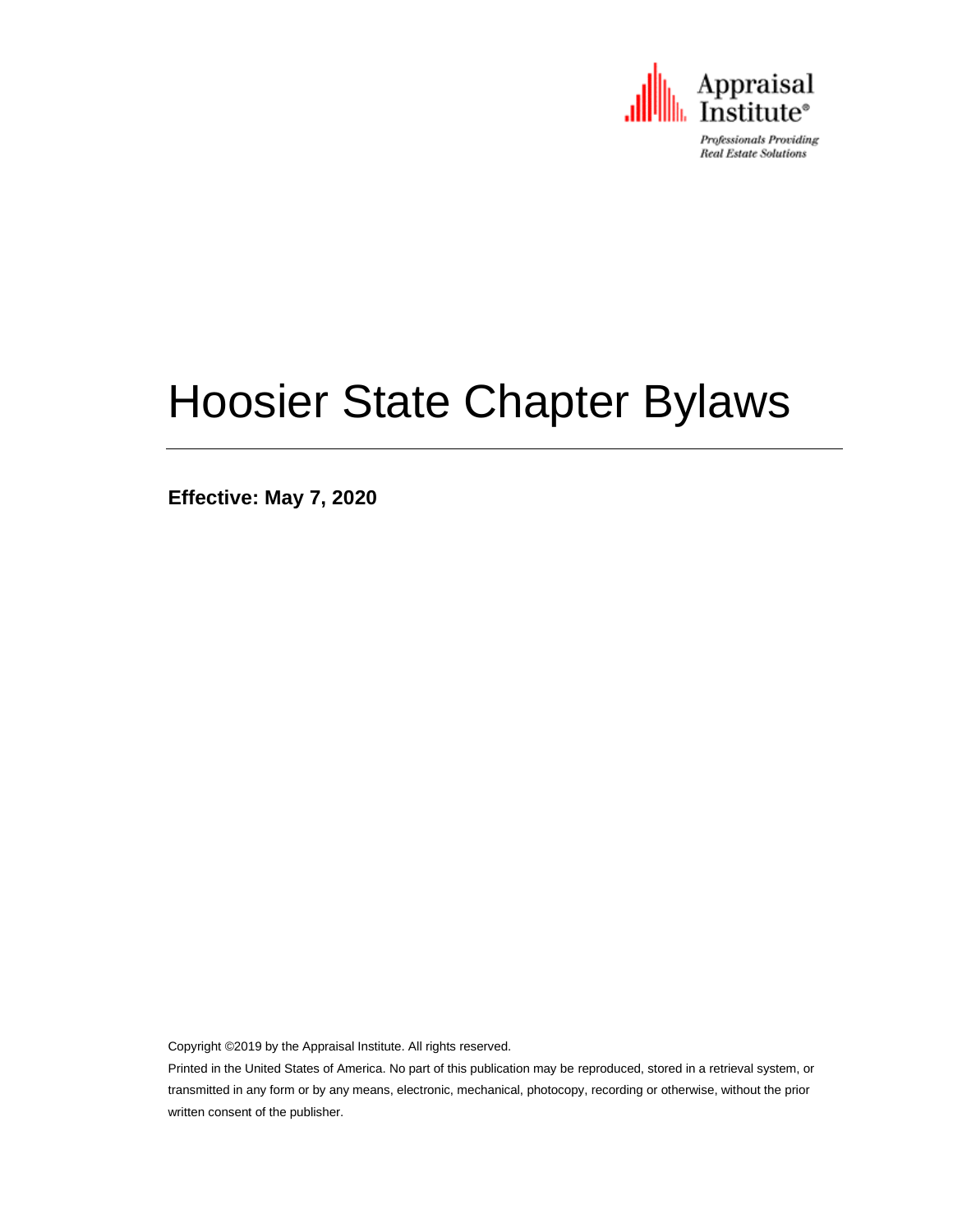

Professionals Providing **Real Estate Solutions**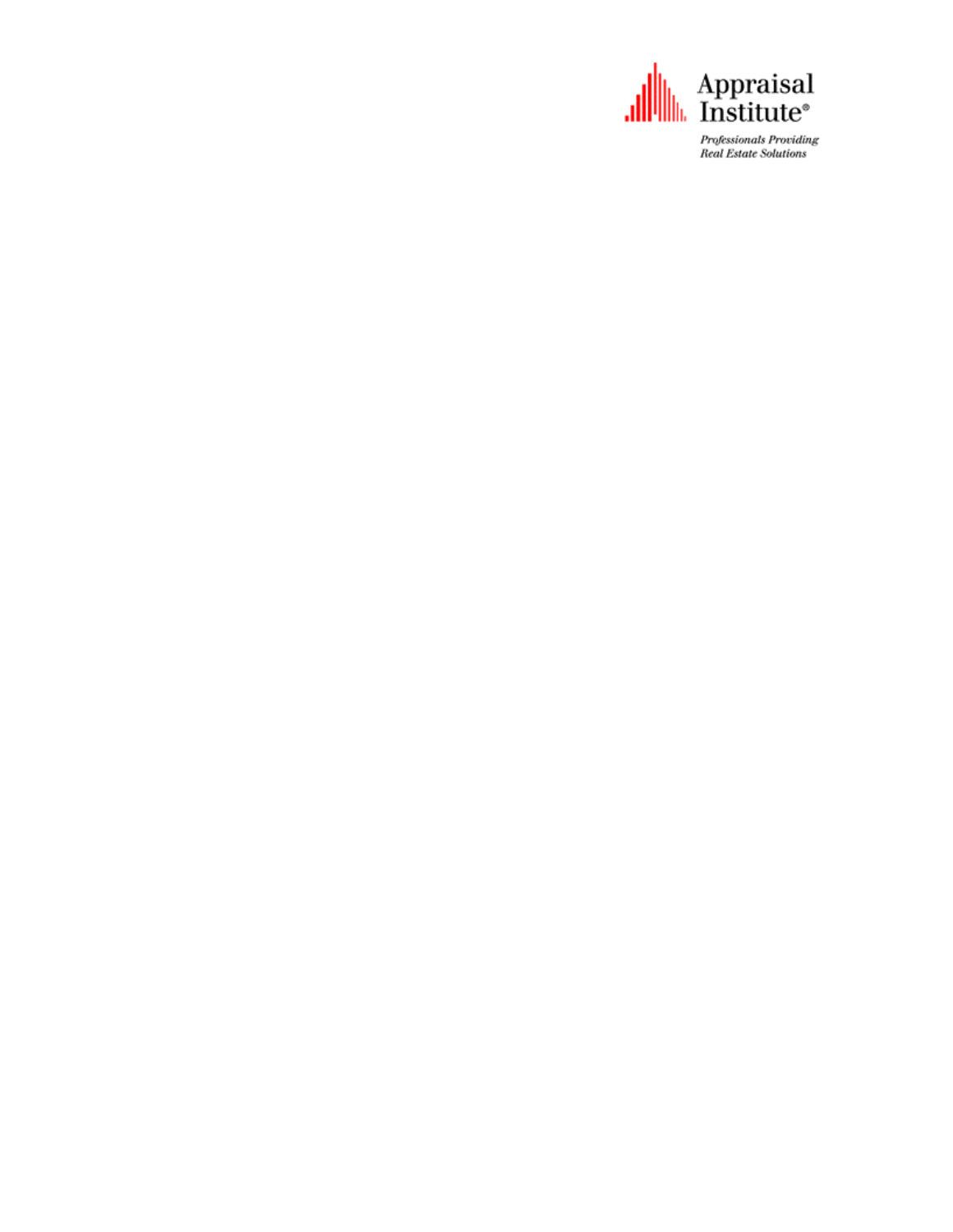#### **HOOSIER STATE CHAPTER BYLAWS**

#### **Table of Contents**

| ARTICLE IV: Designated Members, Candidates, Practicing Affiliates and Affiliates of the      |  |
|----------------------------------------------------------------------------------------------|--|
|                                                                                              |  |
|                                                                                              |  |
|                                                                                              |  |
|                                                                                              |  |
|                                                                                              |  |
|                                                                                              |  |
|                                                                                              |  |
|                                                                                              |  |
| Part C: Dues of New Designated Members, or Fees of New Candidates, Practicing Affiliates, or |  |
|                                                                                              |  |
|                                                                                              |  |
|                                                                                              |  |
|                                                                                              |  |
|                                                                                              |  |
|                                                                                              |  |
|                                                                                              |  |
|                                                                                              |  |
|                                                                                              |  |
|                                                                                              |  |
|                                                                                              |  |
|                                                                                              |  |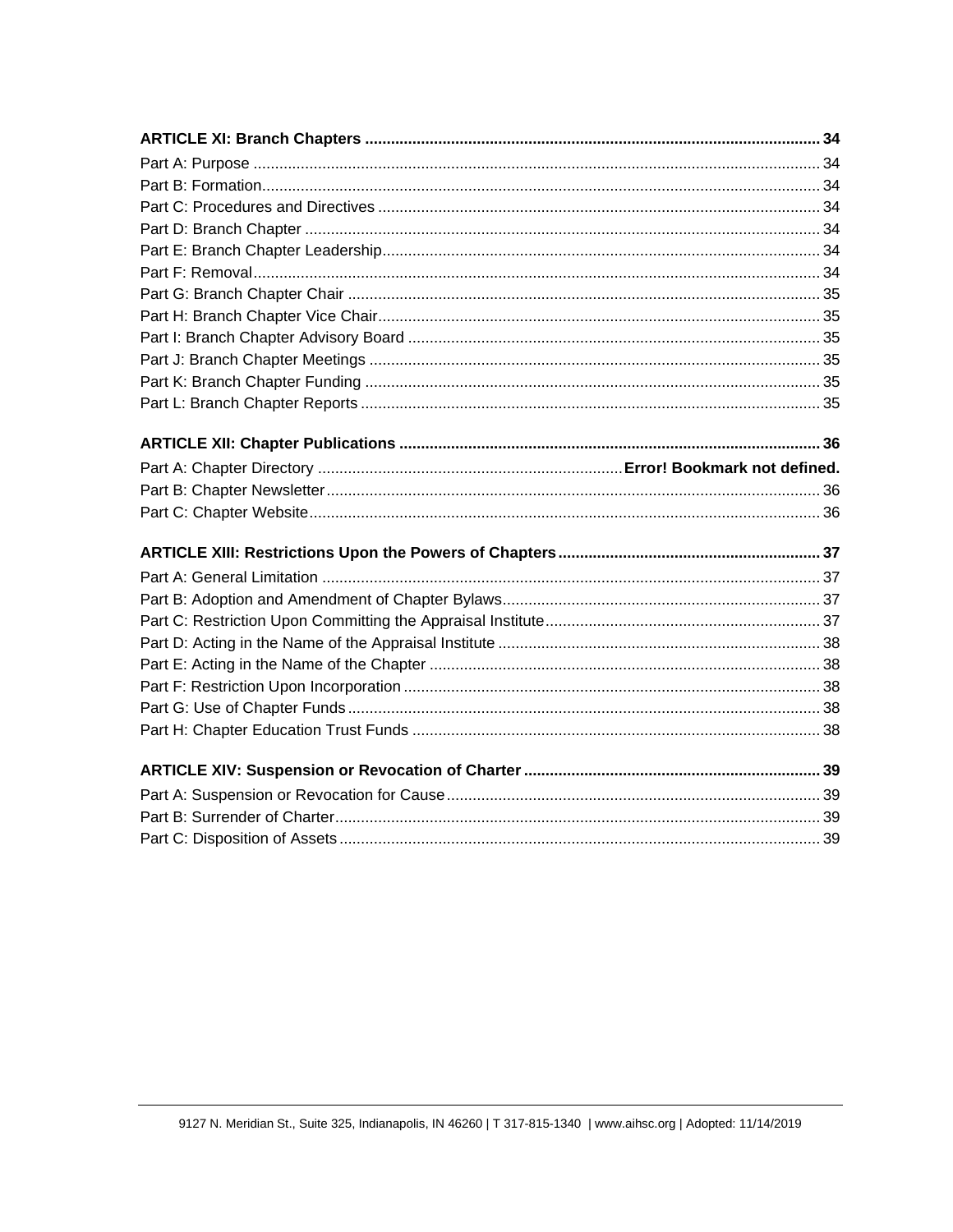## Name, Charter and Jurisdiction

#### <span id="page-5-1"></span> **Part A: Name**

 The name of this organization is the Hoosier State Chapter of the Appraisal Institute (hereinafter referred to as "Chapter").

<span id="page-5-0"></span>

#### <span id="page-5-2"></span> **Part B: Charter**

 This Chapter was created and exists solely by reason of the charter granted to it by the Appraisal Institute and shall hold all its property in trust for the Appraisal Institute.

#### <span id="page-5-3"></span> **Part C: Jurisdiction**

The territorial jurisdiction assigned to this Chapter by the Board of Directors of the Appraisal Institute

is the State of Indiana - with the exception of Lake County, which is held by the Chicago Chapter.

Also included are the Illinois counties of Edwards, Gallatin, Hamilton, Hardin, Pope, Saline, Wabash,

Wayne and White, and the Michigan counties of Berrien and Cass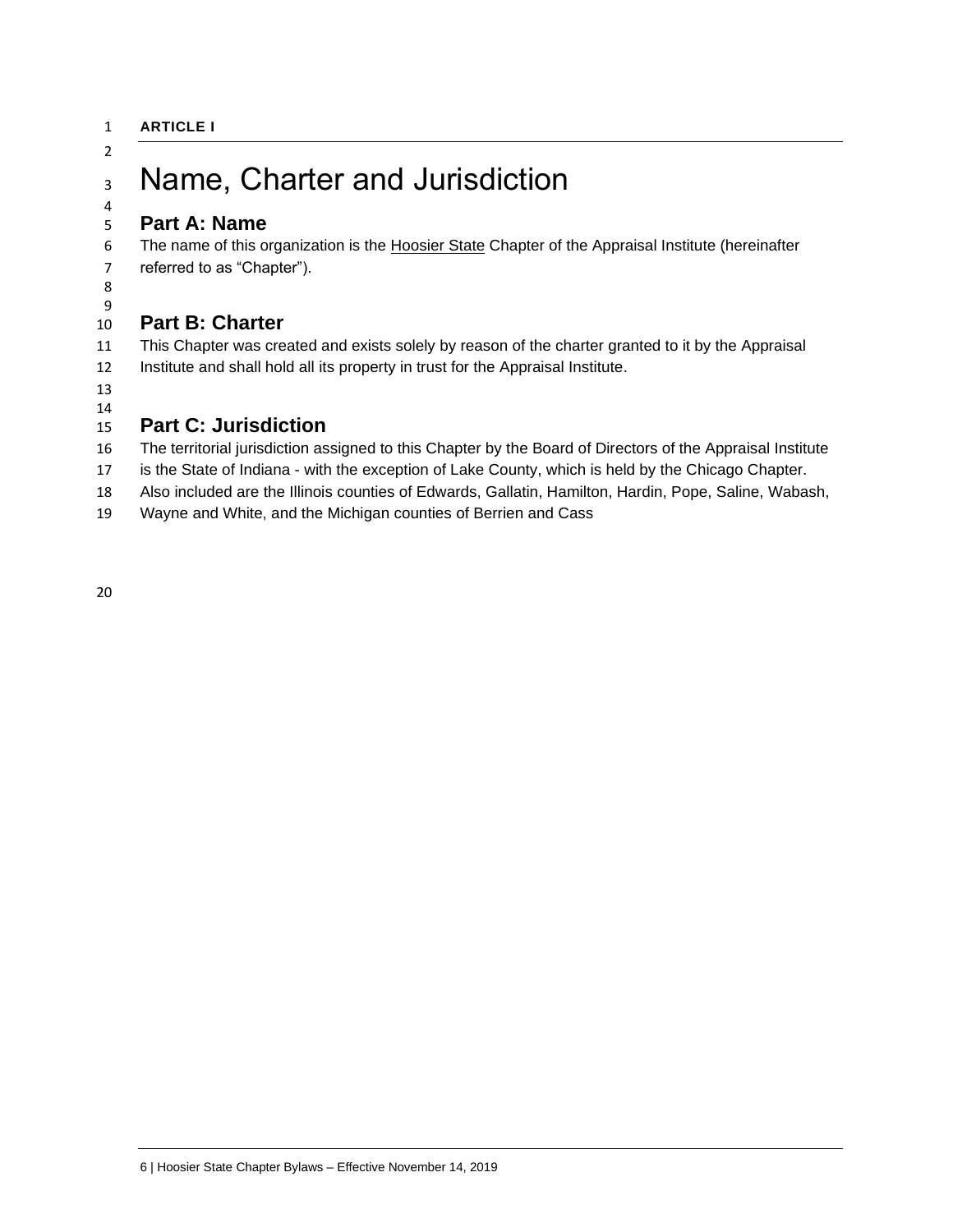#### <span id="page-6-0"></span>**ARTICLE II**

## Purposes

The purposes for which this Chapter is formed are and shall be the purposes of the Appraisal Institute

- as set forth in the national Bylaws, and in addition to afford local Designated Members, Candidates,
- Practicing Affiliates and Affiliates of the Appraisal Institute a suitable means for exchanging
- information and experience.
- 
- No part of the net income of the Chapter shall inure to the benefit of any individual, or any group of
- Designated Members, Candidates, Practicing Affiliates, and/or Affiliates of the Appraisal Institute. The
- Chapter is not organized for profit or to engage in any activity ordinarily carried on for profit.
-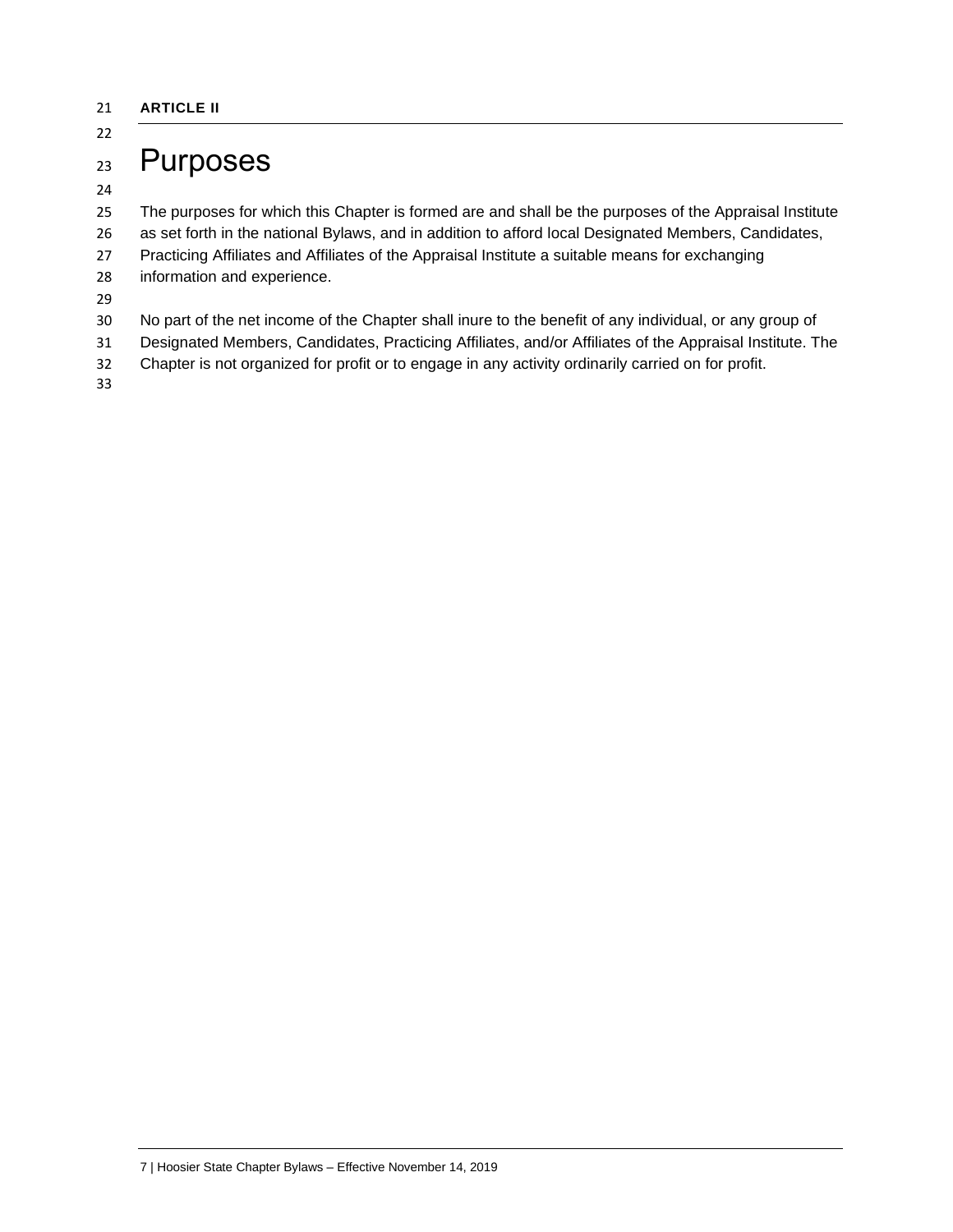<span id="page-7-0"></span>

## 36 Belonging to a Chapter

## <span id="page-7-1"></span>**Part A: Classifications of Membership, Candidacy or Affiliation**

 Chapters shall have Designated Members, Candidates, Practicing Affiliates, Affiliates and Honorary Members as defined in the national Bylaws of the Appraisal Institute.

 

## <span id="page-7-2"></span>**Part B: Requirement of Chapter Membership, Candidacy or Affiliation**

 All Designated Members, Candidates, Practicing Affiliates and Affiliates must belong to a Chapter. If and when an individual who has belonged to a Chapter ceases to be a Designated Member, Candidate, Practicing Affiliate or Affiliate, such individual shall no longer belong to such Chapter.

#### <span id="page-7-3"></span> **Part C: Assignment**

 Rules concerning which Chapter a Designated Member, Candidate, Practicing Affiliate or Affiliate may belong to are found in Regulation No. 8 of the Appraisal Institute.

 

## <span id="page-7-4"></span>**Part D: Transfer**

 A Chapter may not unilaterally waive the requirement that a Designated Member, Candidate, Practicing Affiliate or Affiliate within its jurisdiction belong to the Chapter. However, a Designated Member, Candidate, Practicing Affiliate or Affiliate may transfer from the Chapter with jurisdiction to a Chapter with contiguous territory upon written agreement between both Chapters and the individual involved, and written notice delivered to the national headquarters.

 

## <span id="page-7-5"></span>**Part E: Primary Chapter**

 A Designated Member, Candidate, Practicing Affiliate or Affiliate may belong to more than one Chapter; however, such individual must choose a primary Chapter. Chapter size shall be determined as of January 1 of each year. For purposes of determining Chapter size for representation to the regional committee, only those Designated Members who have chosen the Chapter as their primary Chapter shall be counted.

A Designated Member shall vote only in his or her primary Chapter on Regional and national issues.

A Candidate, Practicing Affiliate or Affiliate shall have the right to vote only in his or her primary

- Chapter on Regional and national issues except on admissions issues and education issues where
- examination security is impacted.
- 

#### <span id="page-7-6"></span> **Part F: Belonging to Multiple Chapters**

 A Designated Member, Candidate, Practicing Affiliate or Affiliate may belong to more than one Chapter provided that:

- 79 1) such individual chooses a primary Chapter; and
- 2) the Chapter that is not primary permits individuals to join the Chapter as their non-primary Chapter.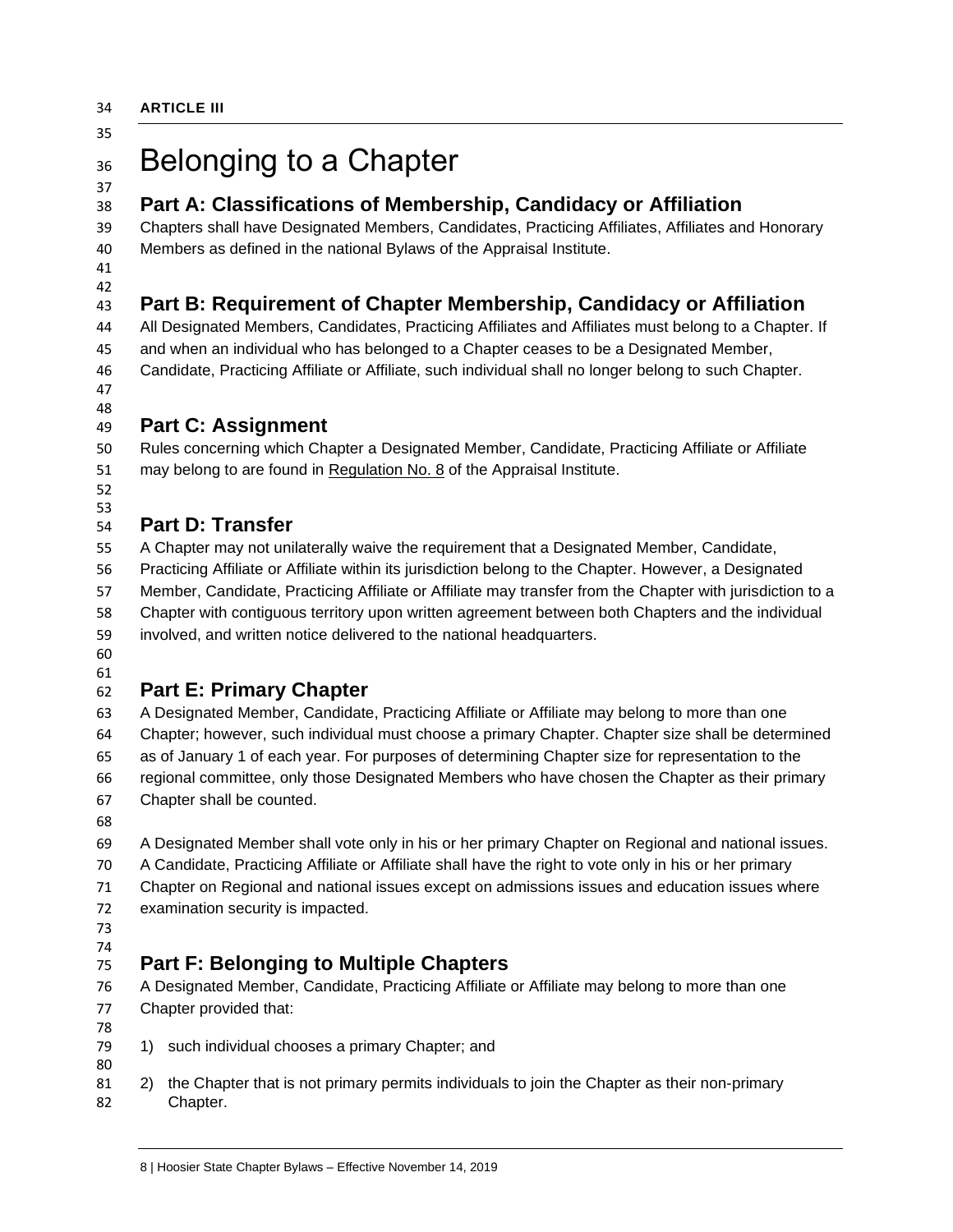- 83
- 84 A Designated Member, Candidate, Practicing Affiliate or Affiliate who belongs to more than one 85 Chapter shall:
- 86<br>87 1) pay dues and fees specified in these Bylaws to each Chapter to which he or she belongs; and
- 88 2) have the Chapter voting rights specified in these Bylaws only in his or her primary Chapter.
- 90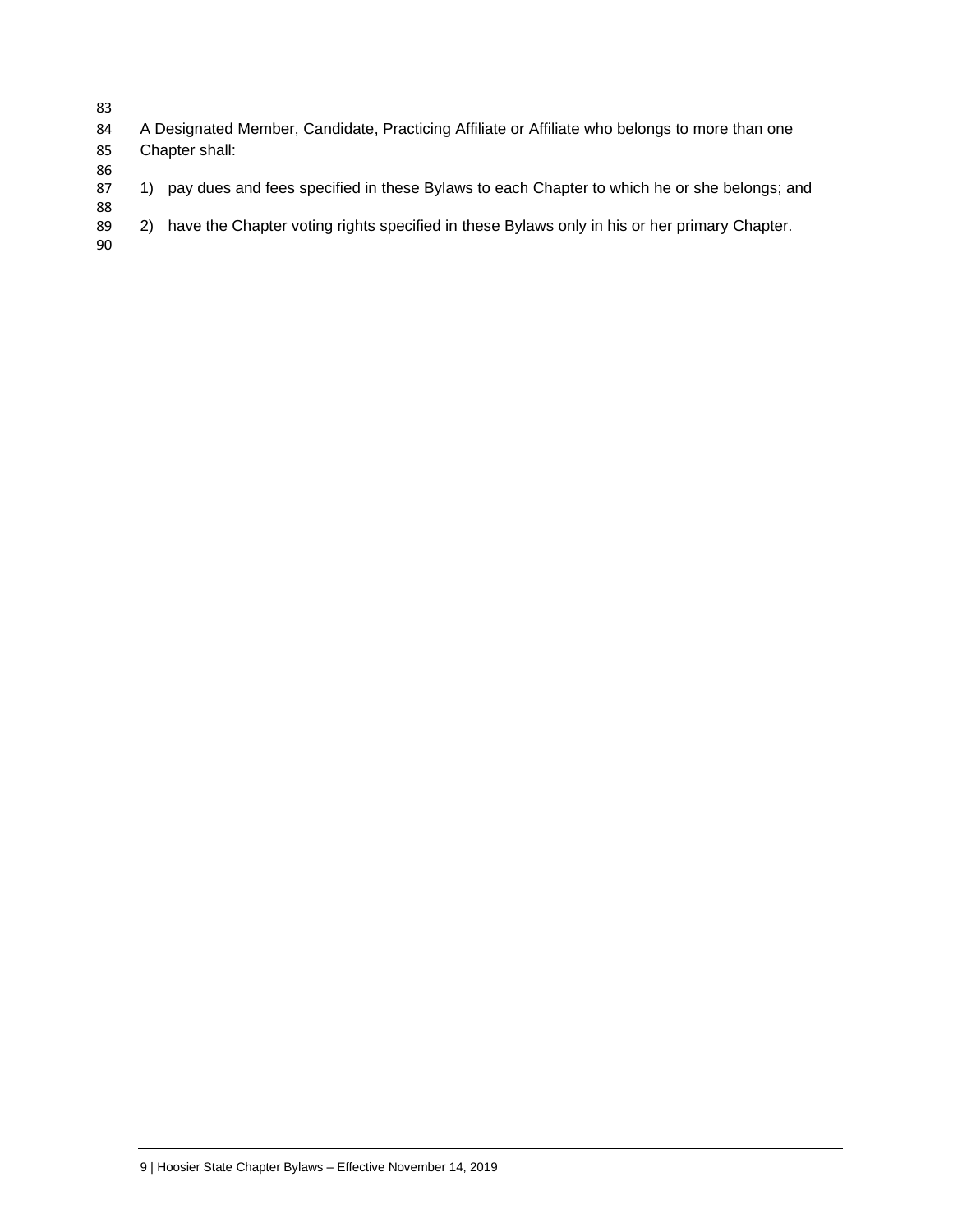<span id="page-9-0"></span>

| 91 | <b>ARTICLE IV</b> |  |
|----|-------------------|--|
|    |                   |  |

<span id="page-9-2"></span><span id="page-9-1"></span>

| 93                                                      | Designated Members, Candidates, Practicing                                                                                                                                                                                                                                                                                                                                                                                                                                                       |  |  |  |
|---------------------------------------------------------|--------------------------------------------------------------------------------------------------------------------------------------------------------------------------------------------------------------------------------------------------------------------------------------------------------------------------------------------------------------------------------------------------------------------------------------------------------------------------------------------------|--|--|--|
| 94                                                      | Affiliates and Affiliates of the Chapter and Their                                                                                                                                                                                                                                                                                                                                                                                                                                               |  |  |  |
| 95                                                      | <b>Privileges</b>                                                                                                                                                                                                                                                                                                                                                                                                                                                                                |  |  |  |
| 96<br>97<br>98<br>99<br>100<br>101<br>102<br>103<br>104 | <b>Part A: Designated Members</b><br><b>Section 1. Categories and Statuses</b><br>Chapters shall have Practicing and Non-Practicing Designated Members as defined in the national<br>Bylaws. Practicing Designated Members may also hold the status of Practicing Life Designated<br>Member or Practicing Semi-Retired Designated Member. Non-Practicing Designated Members may<br>also hold the status of Non-Practicing Retired Designated Member or Non-Practicing Life Designated<br>Member. |  |  |  |
| 105<br>106<br>107<br>108<br>109                         | <b>Section 2. Voting Rights</b><br>Designated Members in good standing except Non-Practicing Designated Members who do not hold<br>the status of Non-Practicing Retired Designated Member or Non-Practicing Life Designated Member<br>shall have the right to vote at the Chapter level.                                                                                                                                                                                                         |  |  |  |
| 110                                                     | <b>Section 3. Eligibility for Service</b>                                                                                                                                                                                                                                                                                                                                                                                                                                                        |  |  |  |
| 111<br>112<br>113                                       | Designated Members may serve in any Chapter office, on the Chapter Board of Directors and on any<br>Chapter committee, panel, project team or other Chapter body if such Designated Members:                                                                                                                                                                                                                                                                                                     |  |  |  |
| 114<br>115                                              | are members of the Chapter in good standing;<br>a)                                                                                                                                                                                                                                                                                                                                                                                                                                               |  |  |  |
| 116<br>117                                              | hold the status "continuing education completed";<br>b)                                                                                                                                                                                                                                                                                                                                                                                                                                          |  |  |  |
| 118<br>119<br>120                                       | have not been subject to a publishable disciplinary action by the Appraisal Institute within the five<br>C)<br>(5) years prior to election or appointment;                                                                                                                                                                                                                                                                                                                                       |  |  |  |
| 121<br>122<br>123<br>124                                | stay up-to-date on the content of Appraisal Institute communications, including but not limited to,<br>d)<br>the content of all non-commercial e-mails originating from the national organization, the<br>individual's region and the individual's chapter; and                                                                                                                                                                                                                                  |  |  |  |
| 125<br>126<br>127                                       | e) are not otherwise precluded from serving by these Bylaws.                                                                                                                                                                                                                                                                                                                                                                                                                                     |  |  |  |
| 128                                                     | <b>Part B: Candidates</b>                                                                                                                                                                                                                                                                                                                                                                                                                                                                        |  |  |  |
| 129                                                     | <b>Section 1. Candidates</b>                                                                                                                                                                                                                                                                                                                                                                                                                                                                     |  |  |  |
| 130<br>131                                              | Chapters shall have Candidates as defined in the national Bylaws.                                                                                                                                                                                                                                                                                                                                                                                                                                |  |  |  |
| 132<br>133<br>134                                       | <b>Section 2. Voting Rights</b><br>Candidates in good standing shall have the right to vote at the Chapter level except on:                                                                                                                                                                                                                                                                                                                                                                      |  |  |  |
| 135<br>136                                              | education issues where examination security is impacted; or<br>a)                                                                                                                                                                                                                                                                                                                                                                                                                                |  |  |  |
| 137<br>138                                              | admissions issues.<br>b)                                                                                                                                                                                                                                                                                                                                                                                                                                                                         |  |  |  |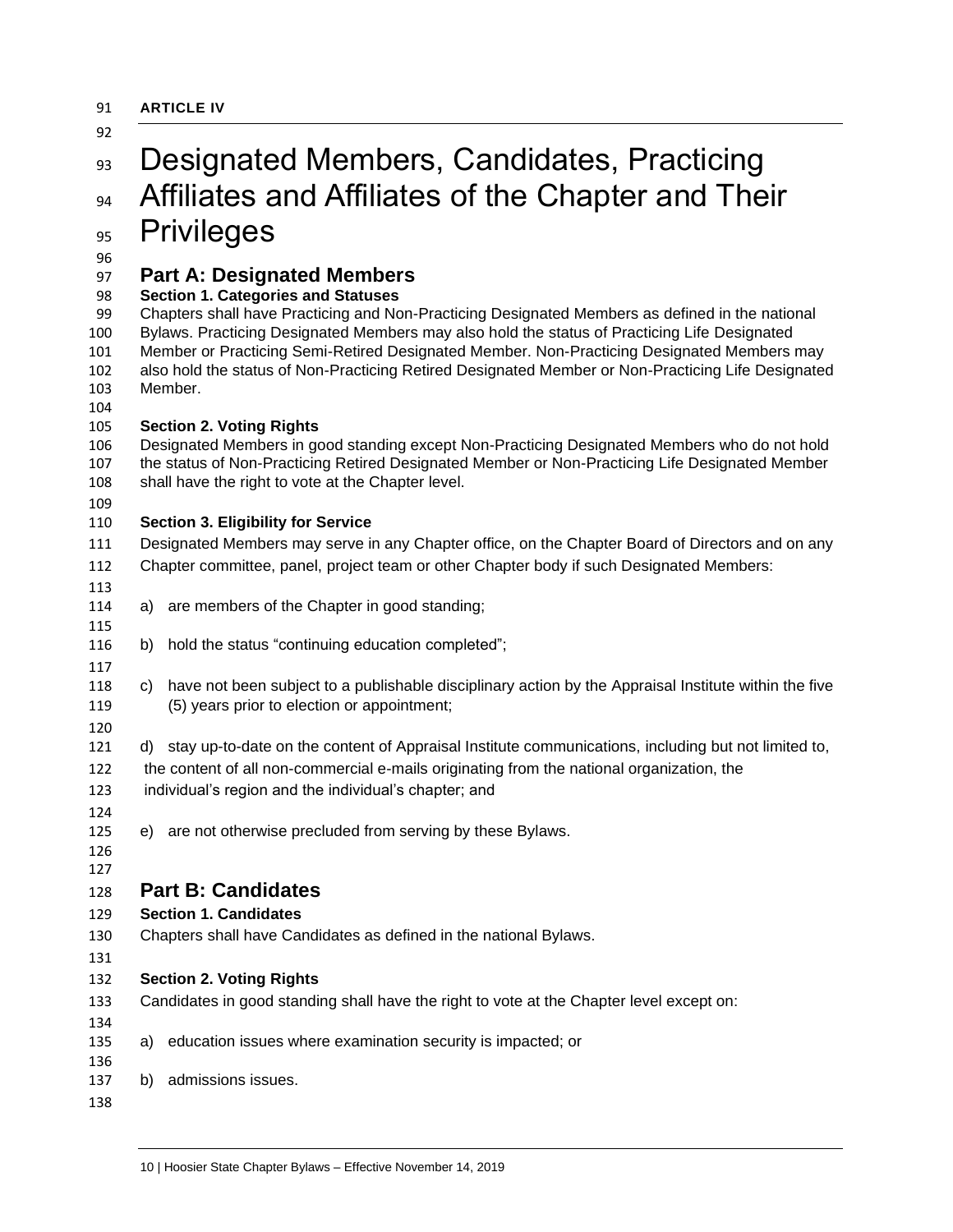<span id="page-10-0"></span>

| 139                      |                                                                                                    | <b>Section 3. Eligibility for Service</b>                                                                                                                                                                                                             |  |  |
|--------------------------|----------------------------------------------------------------------------------------------------|-------------------------------------------------------------------------------------------------------------------------------------------------------------------------------------------------------------------------------------------------------|--|--|
| 140                      | Except where provided otherwise, Candidates in good standing may serve in any Chapter office other |                                                                                                                                                                                                                                                       |  |  |
| 141                      | than President, on the Chapter Board of Directors and on Chapter committees, panels, project teams |                                                                                                                                                                                                                                                       |  |  |
| 142                      | or other Chapter bodies if such Candidates:                                                        |                                                                                                                                                                                                                                                       |  |  |
| 143                      |                                                                                                    |                                                                                                                                                                                                                                                       |  |  |
| 144                      | a)                                                                                                 | are Candidates in good standing;                                                                                                                                                                                                                      |  |  |
| 145                      |                                                                                                    |                                                                                                                                                                                                                                                       |  |  |
| 146                      | b)                                                                                                 | have completed the continuing education requirements for Candidates;                                                                                                                                                                                  |  |  |
| 147                      |                                                                                                    |                                                                                                                                                                                                                                                       |  |  |
| 148<br>149<br>150        | C)                                                                                                 | have not been subject to a publishable disciplinary action by the Appraisal Institute within the five<br>(5) years prior to election or appointment; and                                                                                              |  |  |
| 151<br>152<br>153<br>154 | d)                                                                                                 | stay up-to-date on the content of Appraisal Institute communications, including but not limited to,<br>the content of all non-commercial e-mails originating from the national organization, the<br>individual's region and the individual's chapter. |  |  |
| 155                      |                                                                                                    | Candidates who serve at the Chapter level may not participate in:                                                                                                                                                                                     |  |  |
| 156                      |                                                                                                    | a) education issues where examination security is impacted; or                                                                                                                                                                                        |  |  |
| 157                      |                                                                                                    |                                                                                                                                                                                                                                                       |  |  |
| 158<br>159               | b)                                                                                                 | confidential admissions issues.                                                                                                                                                                                                                       |  |  |
| 160                      |                                                                                                    |                                                                                                                                                                                                                                                       |  |  |
| 161                      |                                                                                                    | <b>Part C: Practicing Affiliates</b>                                                                                                                                                                                                                  |  |  |
| 162                      |                                                                                                    | <b>Section 1. Practicing Affiliates</b>                                                                                                                                                                                                               |  |  |
| 163                      |                                                                                                    | Chapters shall have Practicing Affiliates as defined in the national Bylaws.                                                                                                                                                                          |  |  |
| 164                      |                                                                                                    |                                                                                                                                                                                                                                                       |  |  |
| 165                      | <b>Section 2. Voting Rights</b>                                                                    |                                                                                                                                                                                                                                                       |  |  |
| 166<br>167               |                                                                                                    | Practicing Affiliates in good standing shall have the right to vote at the Chapter level except on:                                                                                                                                                   |  |  |
| 168                      | a)                                                                                                 | education issues where examination security is impacted; or                                                                                                                                                                                           |  |  |
| 169                      |                                                                                                    |                                                                                                                                                                                                                                                       |  |  |
| 170                      | b)                                                                                                 | admissions issues.                                                                                                                                                                                                                                    |  |  |
| 171                      |                                                                                                    |                                                                                                                                                                                                                                                       |  |  |
| 172                      |                                                                                                    | <b>Section 3. Eligibility for Service</b>                                                                                                                                                                                                             |  |  |
| 173                      |                                                                                                    | Except where provided otherwise, Practicing Affiliates may not serve in any Chapter offices, or on the<br>Chapter Board of Directors. Practicing Affiliates who were elected or appointed to hold Chapter                                             |  |  |
| 174                      |                                                                                                    |                                                                                                                                                                                                                                                       |  |  |
| 175                      |                                                                                                    | offices, or serve on the Chapter Board of Directors or serve on a Chapter committee prior to January                                                                                                                                                  |  |  |
| 176                      |                                                                                                    | 1, 2013 may complete the balance of their terms so long as they continue to meet all other                                                                                                                                                            |  |  |
| 177                      |                                                                                                    | requirements for service and maintain their Practicing Affiliate status, but shall not be eligible for re-                                                                                                                                            |  |  |
| 178<br>179               |                                                                                                    | election or re-appointment unless they become Candidates or Designated Members.                                                                                                                                                                       |  |  |
| 180                      |                                                                                                    | Except where provided otherwise, Practicing Affiliates may serve on Chapter Committees of                                                                                                                                                             |  |  |
| 181                      |                                                                                                    | Education, Finance, Government Relations, External Relations, and Public Relations, on Chapter                                                                                                                                                        |  |  |
| 182                      |                                                                                                    | panels, project teams and other Chapter bodies where permitted if such Practicing Affiliates:                                                                                                                                                         |  |  |
| 183<br>184               | a)                                                                                                 | are a Practicing Affiliate in good standing;                                                                                                                                                                                                          |  |  |
| 185<br>186               | b)                                                                                                 | have completed any continuing education requirements for Practicing Affiliates; and                                                                                                                                                                   |  |  |
| 187                      |                                                                                                    |                                                                                                                                                                                                                                                       |  |  |
| 188<br>189               | C)                                                                                                 | have not been subject to a publishable disciplinary action by the Appraisal Institute within the five<br>(5) years prior to appointment.                                                                                                              |  |  |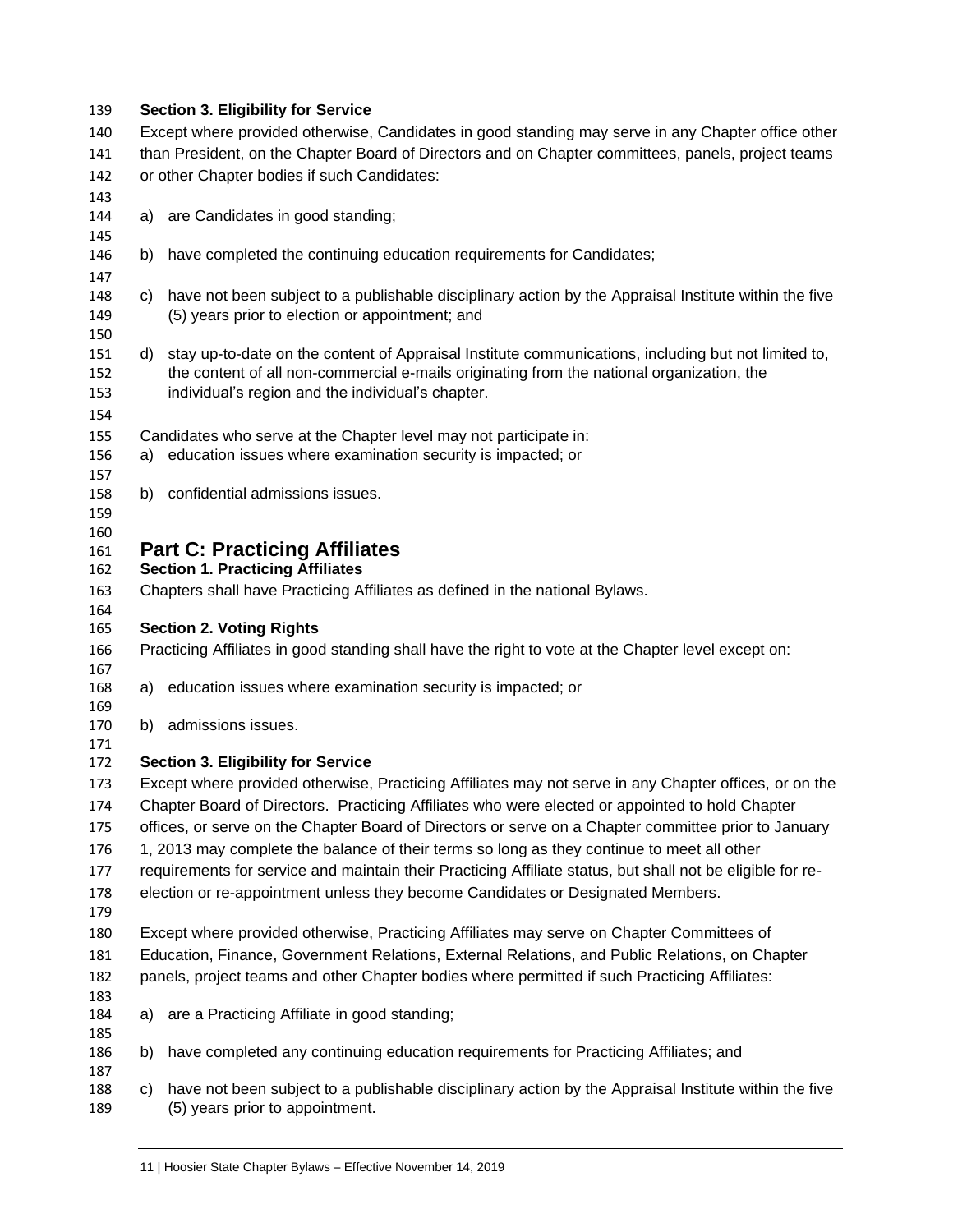<span id="page-11-0"></span>

| 190<br>191 |    |    | Practicing Affiliates who serve at the Chapter level may not participate in:                       |
|------------|----|----|----------------------------------------------------------------------------------------------------|
| 192<br>193 | a) |    | education issues where examination security is impacted; or                                        |
| 194<br>195 | b) |    | confidential admissions issues.                                                                    |
| 196<br>197 |    |    | <b>Part D: Affiliates</b>                                                                          |
| 198        |    |    | <b>Section 1. Affiliates Category</b>                                                              |
| 199<br>200 |    |    | Chapters shall have Affiliates as defined in the national Bylaws.                                  |
| 201        |    |    | <b>Section 2. Voting Rights</b>                                                                    |
| 202<br>203 |    |    | Affiliates in good standing shall have the right to vote at the Chapter level except on:           |
| 204<br>205 | a) |    | education issues where examination security is impacted; or                                        |
| 206<br>207 | b) |    | admissions issues.                                                                                 |
| 208        |    |    | <b>Section 3. Eligibility for Service</b>                                                          |
| 209        |    |    | Except where provided otherwise, Practicing Affiliates may not serve in any Chapter offices,       |
| 210        |    |    | or on the Chapter Board of Directors. Practicing Affiliates who were elected or appointed to       |
| 211        |    |    | hold Chapter offices, or serve on the Chapter Board of Directors prior to January 1, 2013 may      |
| 212        |    |    | complete the balance of their terms so long as they as they continue to meet all other             |
| 213        |    |    | requirements for service and maintain their Practicing Affiliate status, but shall not be eligible |
| 214        |    |    | for re-election or re-appointment unless they become Candidates or Designated Members.             |
| 215        |    |    |                                                                                                    |
| 216        |    |    | Except where provided otherwise, Practicing Affiliates may serve on Chapter Committees of          |
| 217        |    |    | Education, Finance, Government Relations, External Relations, and Public Relations, on             |
| 218        |    |    | Chapter panels, project teams and other Chapter bodies where permitted if such Practicing          |
| 219        |    |    | Affiliates:                                                                                        |
| 220        |    |    |                                                                                                    |
| 221        |    | a) | are a Practicing Affiliate in good standing;                                                       |
| 222        |    |    |                                                                                                    |
| 223        |    | b) | have completed any continuing education requirements for Practicing Affiliates; and                |
| 224        |    |    |                                                                                                    |
| 225        |    | C) | have not been subject to a publishable disciplinary action by the Appraisal Institute within       |
| 226        |    |    | the five (5) years prior to appointment.                                                           |
| 227        |    |    |                                                                                                    |
| 228        |    |    | Practicing Affiliates who serve at the Chapter level may not participate in:                       |
| 229        |    |    |                                                                                                    |
| 230        |    | a) | education issues where examination security is impacted; or                                        |
| 231        |    |    |                                                                                                    |
| 232<br>233 |    | b) | confidential admissions issues.                                                                    |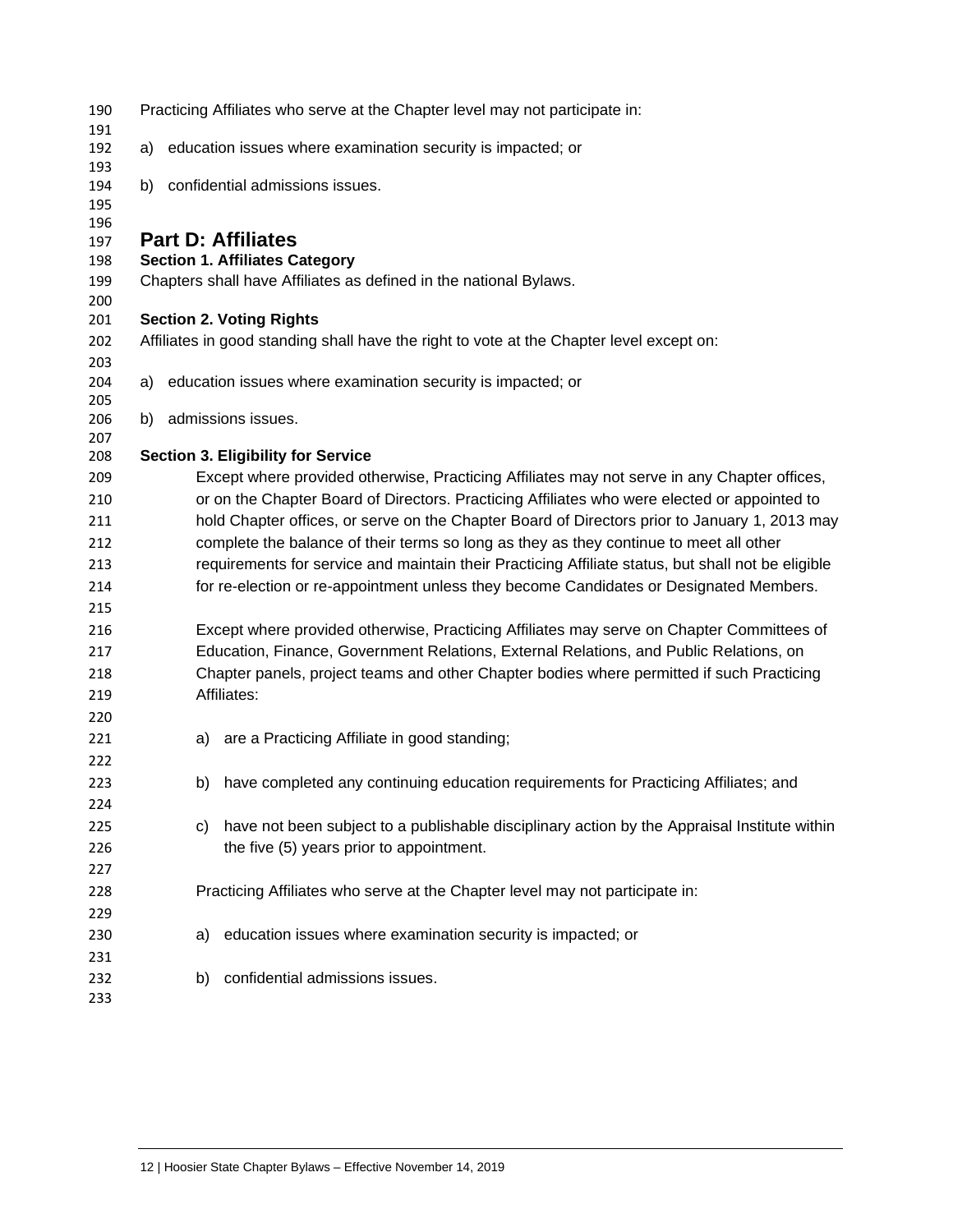<span id="page-12-0"></span>**ARTICLE V**

 

## Fiscal Year, Chapter Dues, and Fees

### <span id="page-12-1"></span>**Part A: Fiscal Year**

The fiscal year of the Chapter shall be the calendar year.

 

## <span id="page-12-2"></span>**Part B: Annual Chapter Dues or Fees**

<span id="page-12-3"></span> Except as provided otherwise, all Designated Members, Candidates, Practicing Affiliates and Affiliates belonging to a Chapter shall pay annual Chapter dues or fees. The amount of Chapter dues and fees shall be set by the Chapter Board of Directors if the national Board of Directors has not established such amount. The amount set for Chapter dues and fees may not exceed the annual national dues and fees set by the national Board of Directors for Designated Members, Candidates, Practicing Affiliates or Affiliates. Invoices for dues and fees shall be issued by the Appraisal Institute with the Chapter dues and fees being remitted to chapter bank accounts. Except where the national Bylaws, Regulations, and policies of the Appraisal Institute provide otherwise, dues and fees collected during one month shall be remitted to chapter bank accounts no later than the fifteenth of the subsequent month. Other Chapter expenses, such as meal costs and assessments, shall be the responsibility of the Chapter for collection and shall not be considered as dues or fees.

 As defined in the national Bylaws of the Appraisal Institute, Honorary Members, national Past Presidents and Non-Practicing Retired Designated Members are not required to pay Chapter dues.

#### **Part C: Dues of New Designated Members, or Fees of New Candidates, Practicing Affiliates, or Affiliates**

 The Chapter dues of a new Designated Member or fees for a new Candidate, Practicing Affiliate or Affiliate for the year in which he or she is admitted shall be prorated on a monthly basis. The Chapter dues of Designated Members or fees of Candidates, Practicing Affiliates or Affiliates joining after November 1 shall be credited to the following fiscal year.

 

## <span id="page-12-4"></span>**Part D: Administrative Fees for Designated Members**

 Non-Practicing Retired Designated Members shall pay an annual Chapter administrative fee in an amount set by the Chapter Board of Directors. The amount set for a Chapter administrative fee may not exceed the annual national administrative fee set by the national Board of Directors. Non- Practicing Retired Designated Members who fail to pay the administrative fee shall cease to receive any services from the Chapter.

#### <span id="page-12-5"></span> **Part E: Payment Date**

 Annual Chapter membership dues, Candidate fees, Practicing Affiliate fees, Affiliate fees and Chapter administrative fees for Non-Practicing Retired Designated Members shall be payable in accordance with the policy set by the national Board of Directors.

- 
- 
- 
-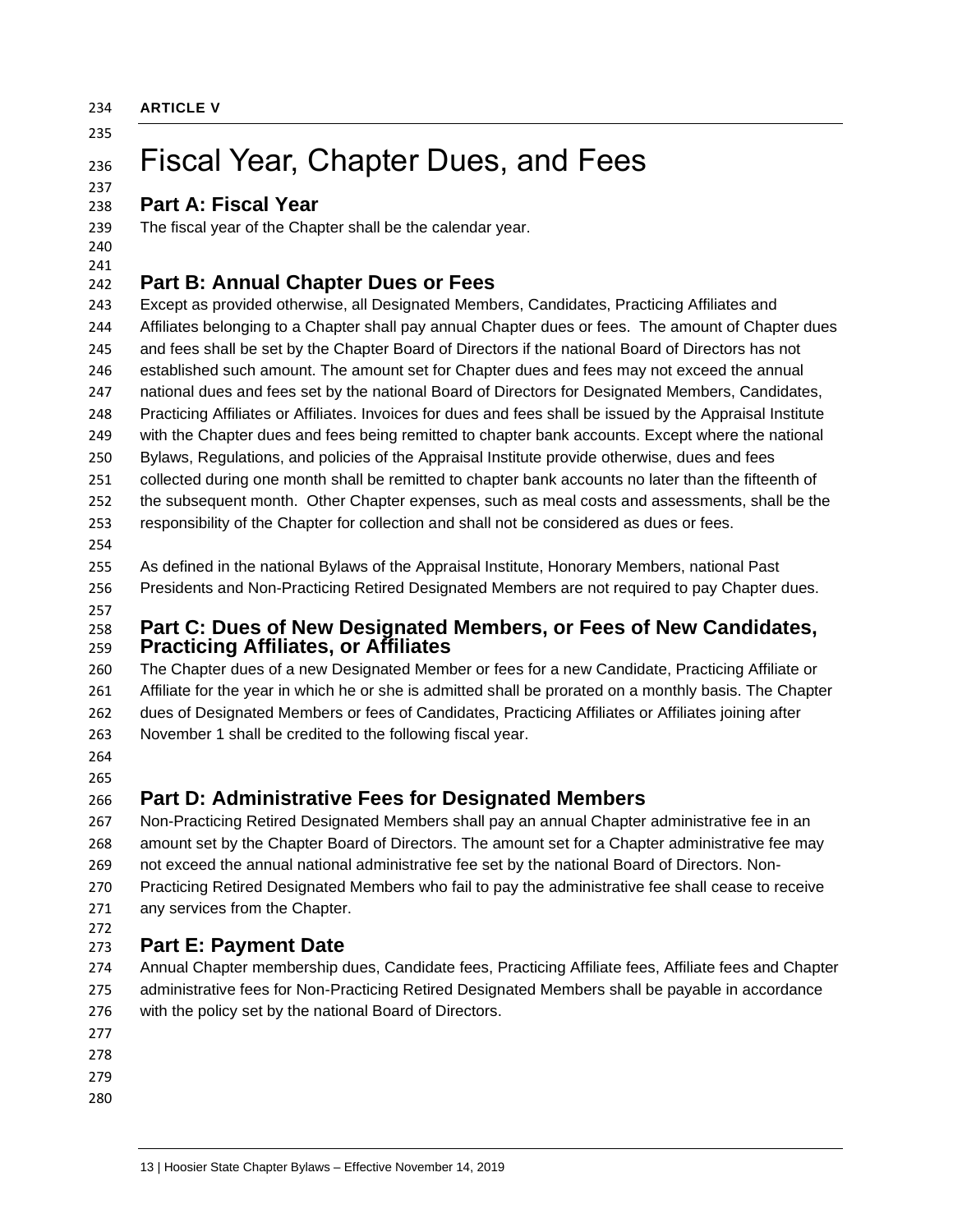### <span id="page-13-0"></span>**Part F: Late Fee and Nonpayment**

 A late fee shall be charged to all Designated Members, Candidates, Practicing Affiliates and Affiliates in accordance with the policy set by the national Board of Directors.

284<br>285

The rules governing suspension or termination of a Designated Member, Candidate, Practicing Affiliate or Affiliate for nonpayment of dues, fees or administrative fees are found in the national Bylaws.

 

## <span id="page-13-1"></span>**Part G: Waiver of Dues or Fees**

 The Chapter Board of Directors may suspend or waive, in whole or in part, the payment of Chapter member dues, Chapter Candidate, Practicing Affiliate, or Affiliate fees or Chapter administrative fees by any Designated Member, Candidate, Practicing Affiliate or Affiliate belonging to the Chapter. The Chair of the national Finance Committee must receive notice delivered in writing of the waiver of Chapter dues, fees or administrative fees and the reason for such waiver.

 

## <span id="page-13-2"></span>**Part H: Limitation on Dues and Fees**

 The Chapter may not charge member dues, Candidate, Practicing Affiliate, or Affiliate fees or administrative fees other than as authorized above without the approval of the national Board of Directors. A Chapter may, however, charge for meal costs and/or levy special assessments.

 

## <span id="page-13-3"></span>**Part I: Special Assessments**

 The Chapter may levy a special assessment upon its Designated Members, Candidates, Practicing Affiliates and Affiliates to create or maintain funds for the Chapter held in reserve or to pay the cost of a specific Chapter special activity or project. A special assessment must be authorized by the affirmative vote of not less than seventy-five percent (75%) of the Designated Members, Candidates, Practicing Affiliates and Affiliates of the Chapter present and voting at a Chapter meeting.

 Notice of the Chapter meeting at which the vote on a special assessment is to be taken shall specify the time, date and purpose of such meeting. The amount of any special assessment, as applied to each individual Designated Member, Candidate, Practicing Affiliate and Affiliate belonging to the Chapter, shall not exceed the amount of the individual's current annual national dues or fees to the Appraisal Institute.

 

## <span id="page-13-4"></span>**Part J: Special Assessment Payment Date**

 The due date (or dates) for payment of a special assessment of the Chapter shall be determined by the Chapter Designated Members, Candidates, Practicing Affiliates and Affiliates at the time the special assessment is authorized.

## 

## <span id="page-13-5"></span>**Part K: Waiver of Special Assessment**

 The Chapter Board of Directors may suspend or waive, in whole or in part, the payment of a Chapter special assessment by any Designated Member, Candidate, Practicing Affiliate or Affiliate belonging to the Chapter. The Chair of the national Finance Committee must receive notice delivered in writing of the waiver of a Chapter special assessment and the reason for such waiver.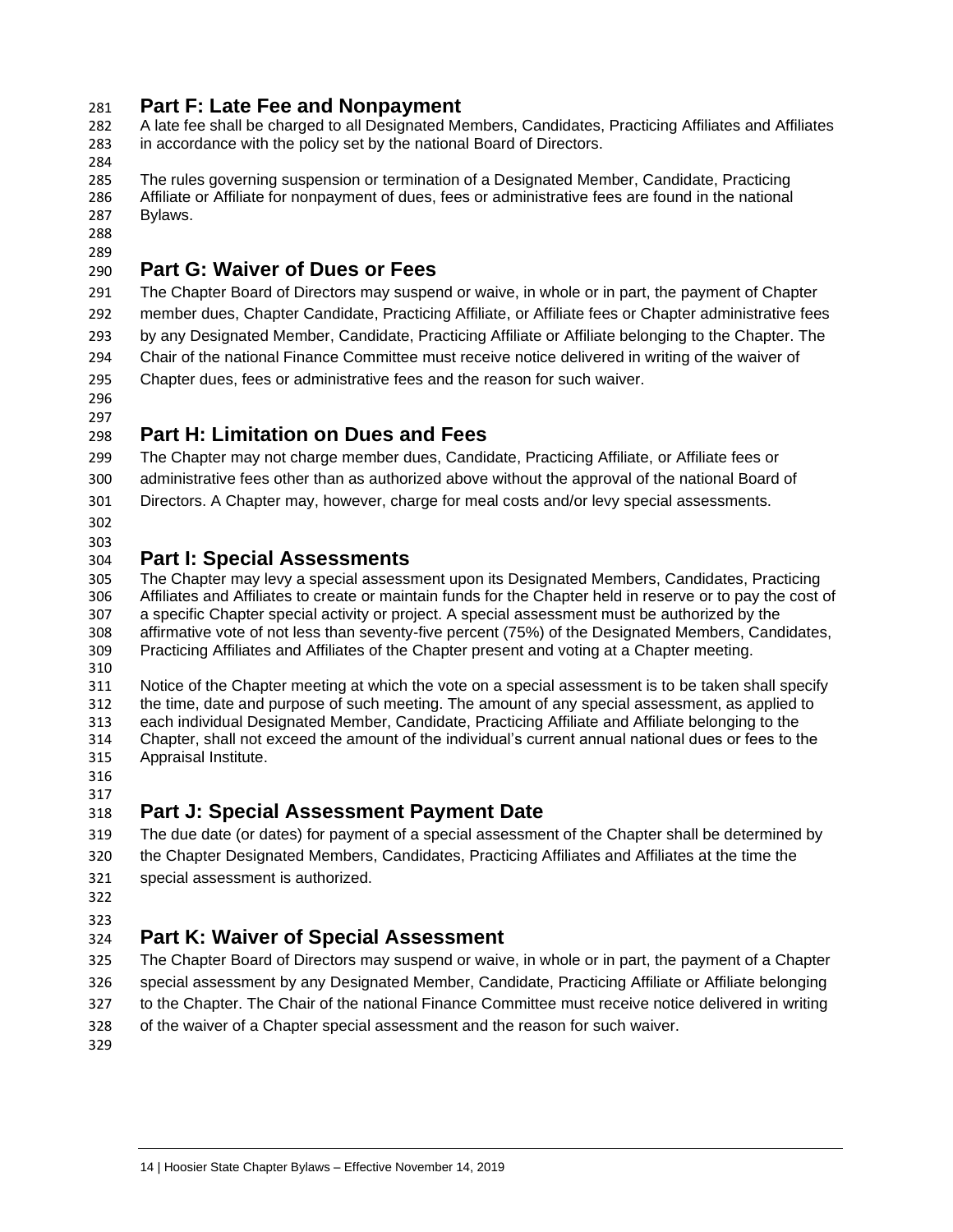<span id="page-14-0"></span>**ARTICLE VI**

## 332 Chapter Board of Directors

#### <span id="page-14-1"></span> **Part A: General Authority**

 The affairs and activities of the Chapter shall be administered by a Board of Directors. The Chapter 336 Board of Directors shall exercise all powers specifically delegated to the Chapters by Regulation No. 8, the national Bylaws, and the policies of the Appraisal Institute, subject to the restrictions upon such powers set forth in Regulation No. 8 and established by the national Board of Directors.

 

## <span id="page-14-2"></span>**Part B: Composition**

 The Chapter Board of Directors shall consist of elected and *ex officio* voting and nonvoting members. The elected officers of the Chapter, the immediate past President of the Chapter and the Chair of the Branch Chapters(s) (if any) shall be *ex officio* voting members of the Chapter Board of Directors. Each member of the national Board of Directors who belongs to the Chapter shall be an *ex officio* nonvoting member of the Chapter Board of Directors including the right to introduce and second motions and resolutions.

There shall be no fewer than six (6) elected members of the Chapter Board of Directors.

#### <span id="page-14-3"></span> **Part C: Term**

 Approximately one-third (1/3) of the elected members of the Chapter Board of Directors shall be elected each year to serve a three (3) year term.

 

## <span id="page-14-4"></span>**Part D: Eligibility**

 A Designated Member or Candidate of the Chapter is eligible to serve on the Chapter Board of Directors if he or she meets the requirements set forth in these Bylaws. No elected director shall serve consecutive three (3) year terms unless recommended by the Regional Committee with jurisdiction over the Chapter and approved by the national Board of Directors.

 

## <span id="page-14-5"></span>**Part E: Removal**

 An elected member of the Chapter Board of Directors who fails to fulfill the duties of his or her position or who fails to attend three (3) consecutive regularly scheduled Board meetings may be removed by a sixty percent (60%) vote of the voting members of the Chapter Board of Directors. Further, the national Board of Directors may remove an elected member of the Chapter Board of Directors for cause by a sixty percent (60%) vote.

- 
- 

 An elected member of the Chapter Board of Directors shall be automatically removed if he or she: 

- a) ceases to meet any of the service eligibility requirements set forth in these Bylaws; or
- b) receives a publishable disciplinary action by Appraisal Institute.

 In the event of removal under this Part, a vacancy for the position shall be declared, and the vacancy shall be filled as described in these Bylaws.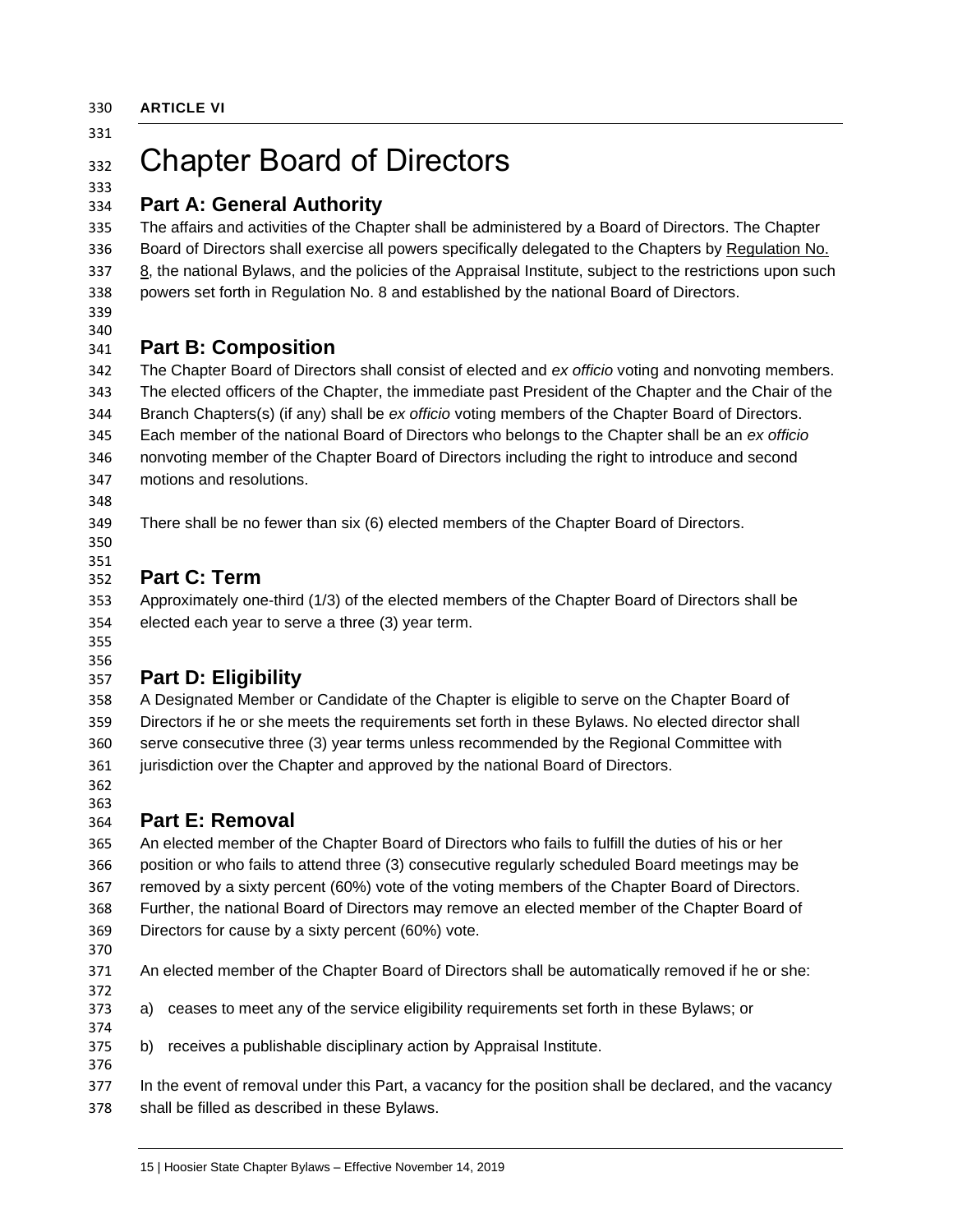### <span id="page-15-0"></span>**Part F: Vacancies**

 If a vacancy occurs among the elected members of the Chapter Board of Directors, the Board, by majority vote, shall fill the vacancy. The individual elected in this manner shall serve until the remainder of the unexpired term is filled by election as set forth below.

 To fill the remainder of the unexpired term, the Chapter shall first follow the nominating process set forth in these Bylaws. After the nominating process is completed, the vacancy shall be filled by election:

- a) at the next regular Chapter meeting;
- b) at a special Chapter meeting held before the next regular Chapter meeting;
- c) via secure mail ballot if a majority of the Chapter Board of Directors approves such voting procedure; or
- d) via secure electronic means if a majority of the Chapter Board of Directors approves such voting procedure.
- 

### <span id="page-15-1"></span>**Part G: Notice of Regular Meetings**

 The Chapter Executive Director shall deliver in writing notice of each regular Chapter Board of Directors meeting to each Director no fewer than fourteen (14) days prior to each meeting.

 

## <span id="page-15-2"></span>**Part H: Meetings**

 The Chapter Board of Directors shall hold at least four (4) regular meetings a year. The regular meetings shall be scheduled to permit timely discussion of matters to be considered by the national Board of Directors at its meetings.

 

## <span id="page-15-3"></span>**Part I: Special Board of Directors Meetings**

 A special Chapter Board of Directors meeting shall be called by the Chapter Secretary upon receipt of a request that is delivered in writing and that is signed by the Chapter President or at least two (2) of the voting members of the Chapter Board of Directors. Notice of a special Chapter Board of Directors meeting may be either in accordance with the notice provision for regular Chapter Board of Directors meetings or, if there is not sufficient time to permit such notice, the Chapter Secretary shall deliver notice to each Director in person or by telephone, facsimile, traceable carrier or electronic transmission at least twenty-four (24) hours in advance of the special meeting. If the latter alternative for notice is used, at least seventy-five percent (75%) of the total number of Directors must attend the special meeting, and this fact must be reflected in the minutes of the meeting. Notice of a special Chapter Board of Directors meeting shall specify the date, time, place and purpose of the special meeting.

- 
- 

## <span id="page-15-4"></span>**Part J: Meetings in Person or by Interactive Technology**

 The Chapter Board of Directors may hold its meetings either in person or by interactive technology, so long as all Directors participating in the meeting can communicate with one another. Interactive technology includes, but is not limited to, conference telephone, electronic transmission, Internet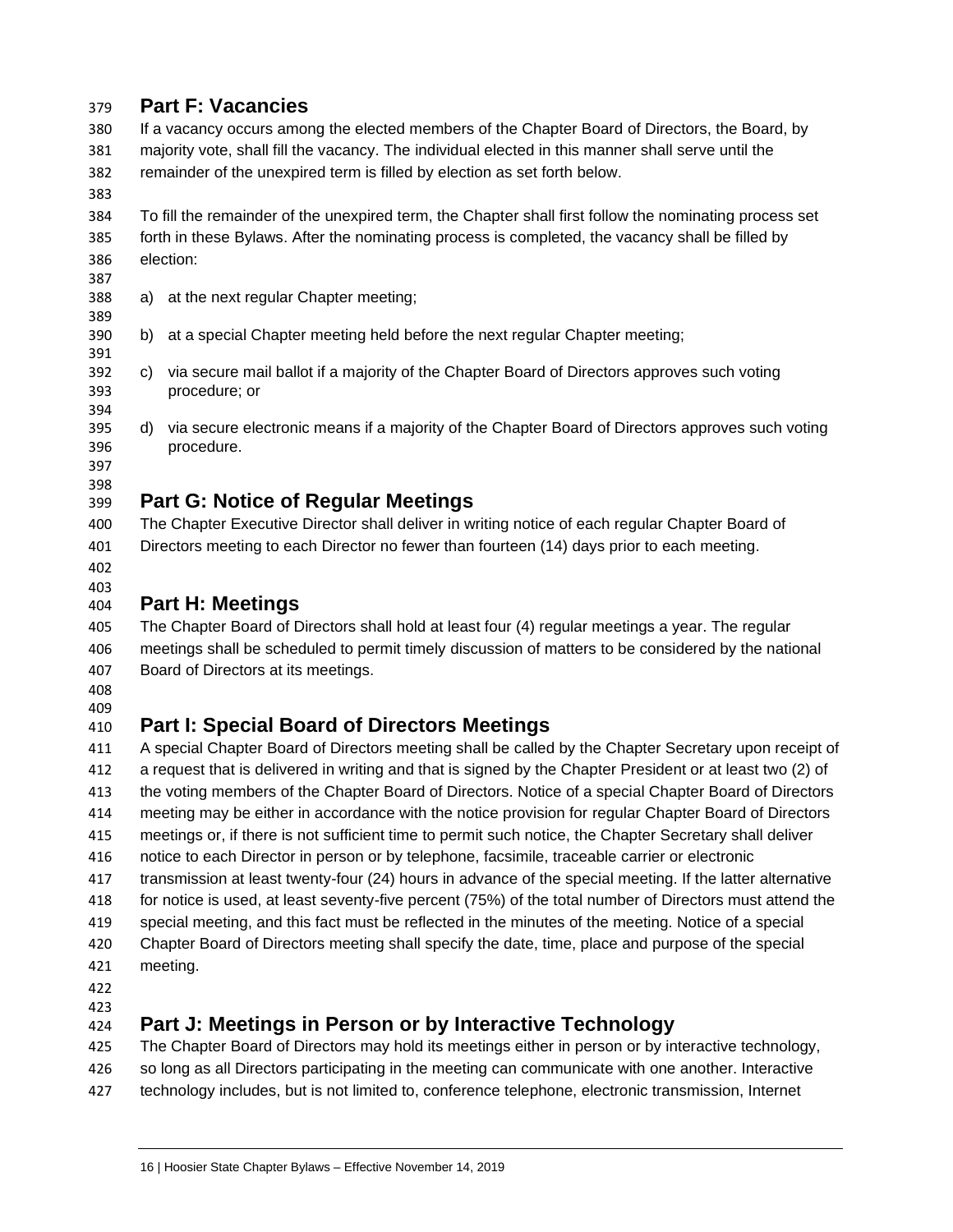usage, and remote communication. Action taken at a meeting held via interactive technology shall be

as effective as if the Directors had met in person.

## <span id="page-16-0"></span>**Part K: Action Without a Meeting**

 Except as otherwise expressly provided in these Bylaws, any action required or permitted to be taken by the Chapter Board of Directors may be taken without a meeting if all members of the Chapter Board of Directors consent in writing to that action. A member of the Chapter Board of Directors may provide such written consent in electronic form.

 An action by written consent shall have the same force and effect as any other validly approved action of the Chapter Board of Directors. The written consent(s) shall be filed with the minutes of the meetings of the Chapter Board of Directors.

 

## <span id="page-16-1"></span>**Part L: Quorum**

 A quorum for any meeting of the Chapter Board of Directors shall consist of fifty percent (50%) of the voting members. A meeting at which a quorum is initially present may continue to transact business, notwithstanding the withdrawal of Directors, if any action taken is approved by at least a majority of the required quorum for that meeting or by a majority of the remaining Directors, whichever is greater. A member of the Chapter Board of Directors may neither attend a meeting by proxy, nor vote by proxy.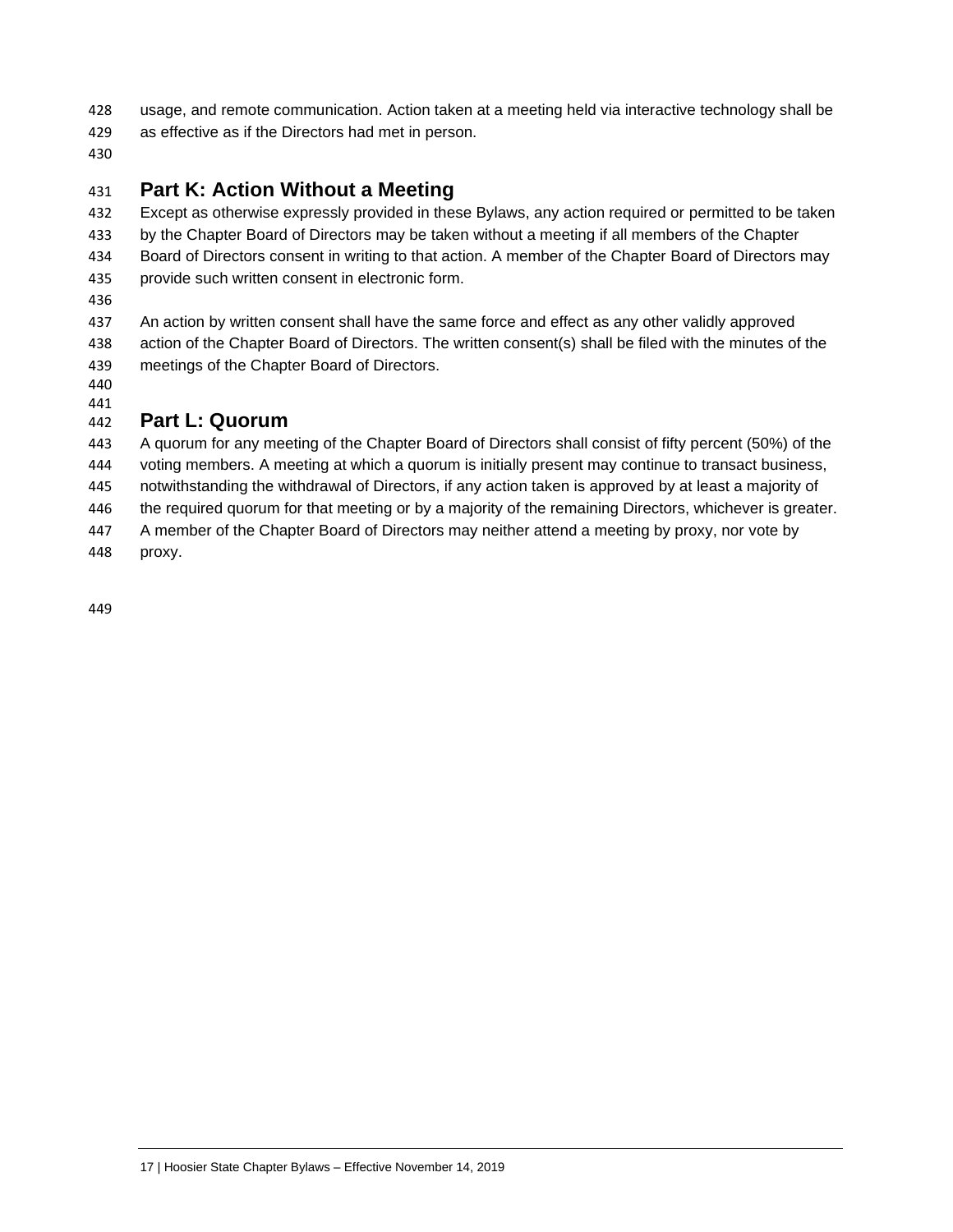## <span id="page-17-0"></span>452 Chapter Officers

#### <span id="page-17-1"></span> **Part A: General Provision**

 The officers of the Chapter shall include a President, at least one (1) Vice President, a Secretary and a Treasurer (or a Secretary-Treasurer). Each Chapter officer shall be elected annually to a one (1) year term by a majority vote of the Designated Members, Candidates, Practicing Affiliates and Affiliates belonging to the Chapter in the manner required by these Bylaws.

 

## <span id="page-17-2"></span>**Part B: Eligibility**

 A Designated Member or Candidate belonging to the Chapter is eligible to serve as a Chapter officer if he or she meets the requirements set forth in these Bylaws. The Chapter President shall be a Designated Member.

 

## <span id="page-17-3"></span>**Part C: Removal**

 A Chapter officer who fails to fulfill the duties of his or her position or who fails to attend three (3) consecutive regularly scheduled Board meetings may be removed from office by a sixty percent (60%) vote of the voting members of the Chapter Board of Directors. Further, the national Board of Directors may remove a Chapter officer for cause by a sixty percent (60%) vote.

A Chapter officer shall be automatically removed if he or she:

- a) ceases to meet any of the service eligibility requirements set forth in these Bylaws; or
- b) receives a publishable disciplinary action by the Appraisal Institute.
- 

 In the event of removal under this Part, a vacancy for the position shall be declared, and the vacancy shall be filled as described in these Bylaws.

 

## <span id="page-17-4"></span>**Part D: Vacancies**

 In the event that a vacancy occurs in any Chapter office (other than the office of President), the Chapter Board of Directors, by majority vote, shall fill the vacancy. The Designated Member or Candidate elected in this manner shall serve until the remainder of the unexpired term is filled by election as set forth below.

 To fill the remainder of the unexpired term, the Chapter shall first follow the nominating process set forth in these Bylaws. After the nominating process is completed, the Designated Members,

 Candidates, Practicing Affiliates and Affiliates belonging to the Chapter shall fill the vacancy for the remainder of the unexpired term by an election:

- 
- a) at the next regular Chapter meeting;
- b) at a special Chapter meeting held before the next regular Chapter meeting;
-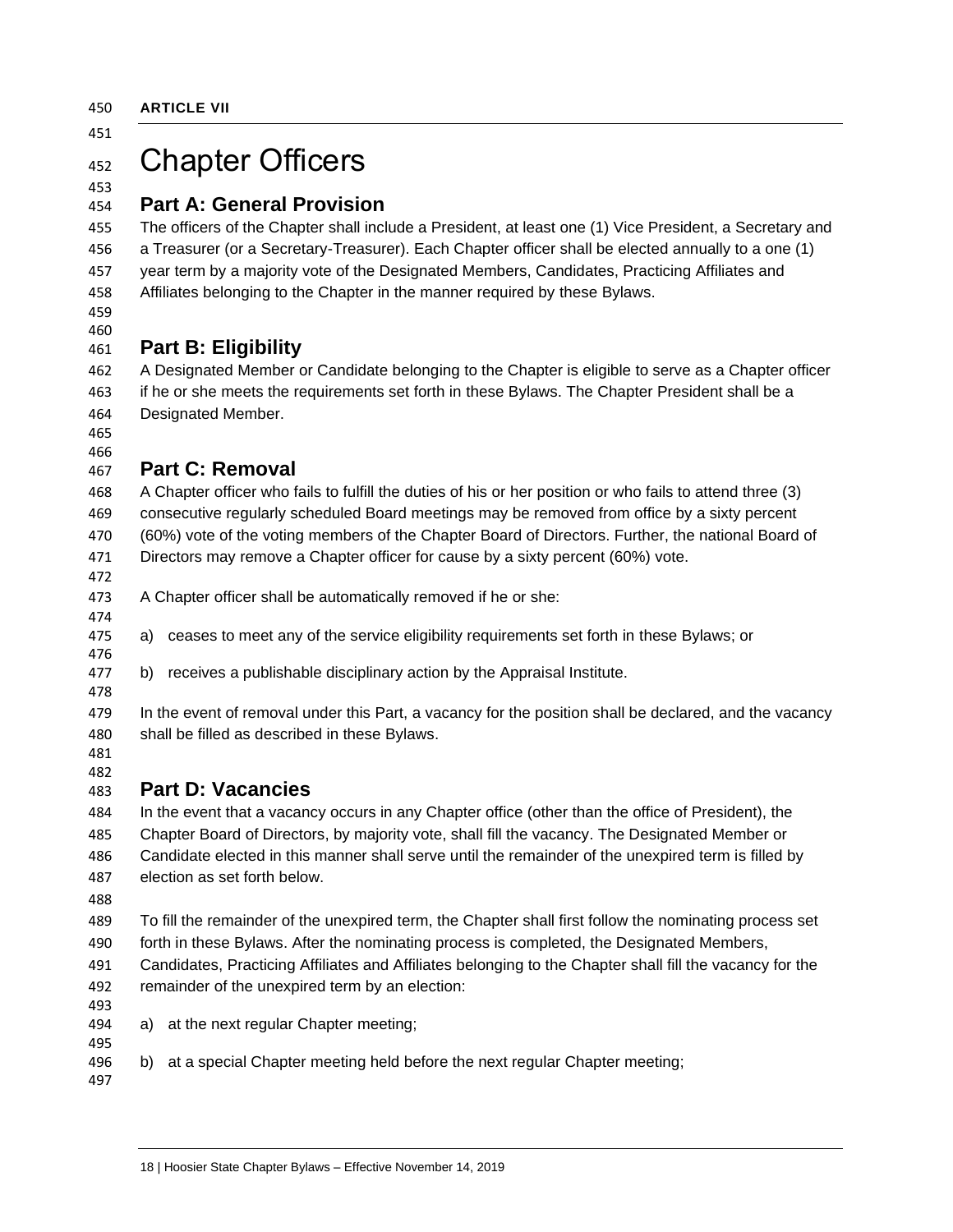<span id="page-18-0"></span>

| 498<br>499               | C)                                                                                                       | via secure mail ballot if a majority of the Chapter Board of Directors approves such voting<br>procedure; or    |  |  |
|--------------------------|----------------------------------------------------------------------------------------------------------|-----------------------------------------------------------------------------------------------------------------|--|--|
| 500<br>501<br>502<br>503 | d)                                                                                                       | via secure electronic means if a majority of the Chapter Board of Directors approves such voting<br>procedure.  |  |  |
| 504                      |                                                                                                          | <b>Part E: Duties of the Chapter President</b>                                                                  |  |  |
| 505<br>506               |                                                                                                          | The Chapter President shall be the chief executive officer of the Chapter and shall:                            |  |  |
| 507                      |                                                                                                          |                                                                                                                 |  |  |
| 508                      | a)                                                                                                       | preside at all regular and special Chapter meetings;                                                            |  |  |
| 509                      |                                                                                                          |                                                                                                                 |  |  |
| 510                      | b)                                                                                                       | preside at all regular and special meetings of the Chapter Board of Directors;                                  |  |  |
| 511                      |                                                                                                          |                                                                                                                 |  |  |
| 512                      | c)                                                                                                       | carry out the policies and programs adopted by the Chapter Board of Directors;                                  |  |  |
| 513<br>514               | d)                                                                                                       | serve as an ex officio non-voting member of all Chapter committees except the Nominating                        |  |  |
| 515                      |                                                                                                          | Committee;                                                                                                      |  |  |
| 516                      |                                                                                                          |                                                                                                                 |  |  |
| 517                      | e)                                                                                                       | attend all Regional Committee meetings;                                                                         |  |  |
| 518                      |                                                                                                          |                                                                                                                 |  |  |
| 519                      | f)                                                                                                       | have an e-mail address and web access;                                                                          |  |  |
| 520                      |                                                                                                          |                                                                                                                 |  |  |
| 521<br>522               | g)                                                                                                       | be familiar with the Bylaws, Regulations and policies of the Appraisal Institute and the Chapter<br>Bylaws; and |  |  |
| 523                      |                                                                                                          |                                                                                                                 |  |  |
| 524                      |                                                                                                          | h) make Chapter committee appointments in accordance with these Bylaws.                                         |  |  |
| 525                      |                                                                                                          |                                                                                                                 |  |  |
| 526                      |                                                                                                          | The Chapter President may not serve more than two (2) consecutive complete terms as Chapter                     |  |  |
| 527                      |                                                                                                          | President, unless recommended by the Regional Committee with jurisdiction over the Chapter and                  |  |  |
| 528                      |                                                                                                          | approved by the national Board of Directors.                                                                    |  |  |
| 529                      |                                                                                                          |                                                                                                                 |  |  |
| 530                      | The incoming Chapter President must attend the Chapter Leadership Program at the national                |                                                                                                                 |  |  |
| 531                      | meetings in the year prior to his or her presidency, or the Chapter must send another of its officers in |                                                                                                                 |  |  |
| 532                      | place of such incoming Chapter President.                                                                |                                                                                                                 |  |  |
| 533                      |                                                                                                          |                                                                                                                 |  |  |
| 534                      |                                                                                                          |                                                                                                                 |  |  |
| 535                      |                                                                                                          | <b>Part F: Duties of the Chapter Vice President</b>                                                             |  |  |
| 536                      |                                                                                                          | The Vice President of the Chapter shall perform the duties of the Chapter President in the event of             |  |  |
| 537                      |                                                                                                          | the Chapter President's absence or disability. The Chapter Vice President shall also perform such               |  |  |
| 538                      |                                                                                                          | other duties as may be assigned to him or her by the Chapter Board of Directors or the Chapter                  |  |  |
| 539                      |                                                                                                          | President. The Chapter Vice President or the Chapter officer that is next in line to the Chapter                |  |  |
| 540                      |                                                                                                          | President shall succeed to the office of Chapter President should that office become vacant, except             |  |  |
| 541                      |                                                                                                          | that if the Chapter Vice President or the Chapter officer that is next in line to the Chapter President is      |  |  |

- <span id="page-18-1"></span> not a Designated Member, a special election to fill the Presidential vacancy shall be held.
- 

## <span id="page-18-2"></span>**Part G: Duties of the Chapter Secretary**

 The Chapter Secretary shall keep an accurate record of the proceedings at all regular and special Chapter meetings. Chapter records relating to Chapter Board of Directors meetings and Chapter meetings shall be open for inspection upon written request by any Designated Member, Candidate,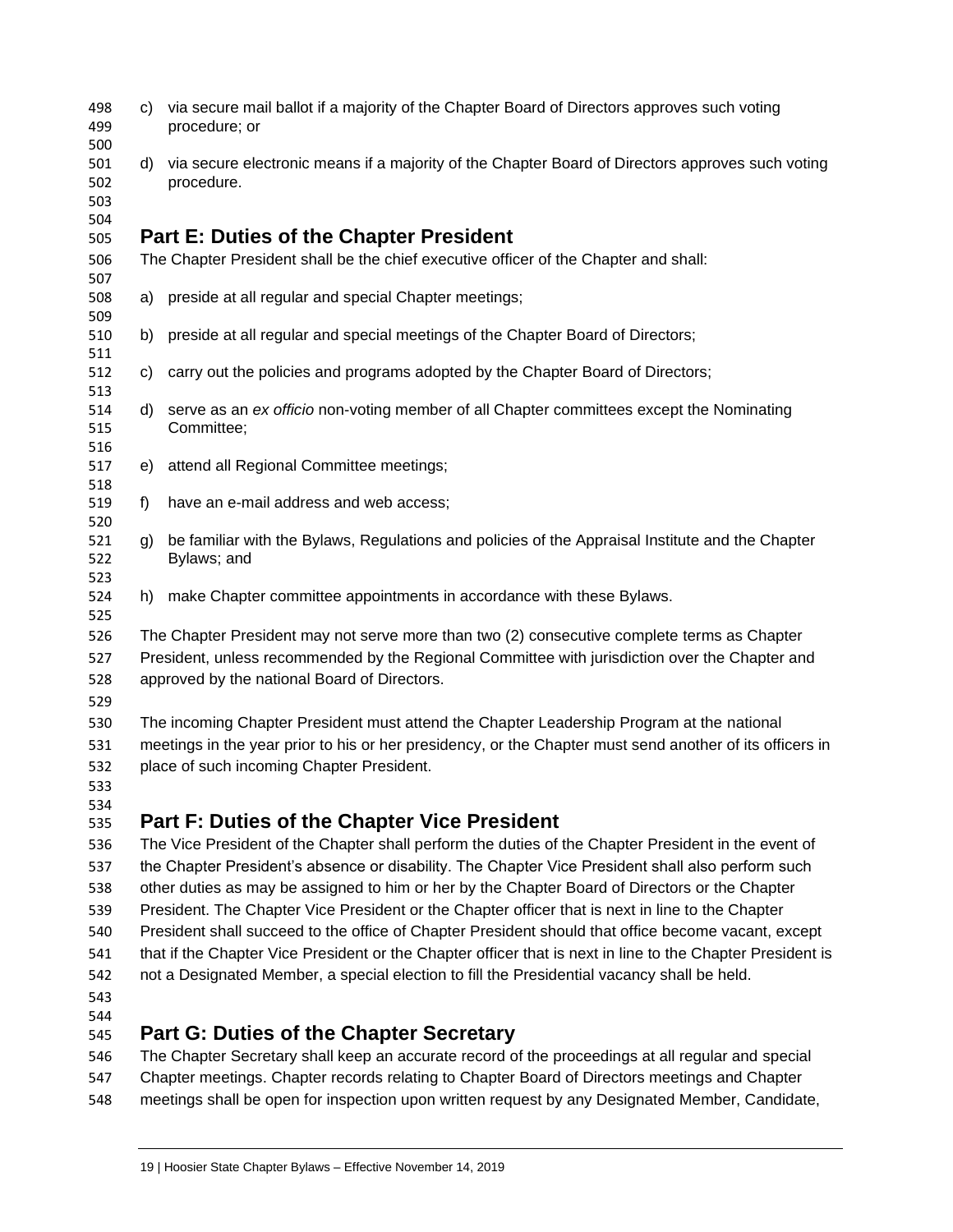- Practicing Affiliate or Affiliate belonging to the Chapter who wishes to inspect such records; however, Chapter records relating to litigation, privileged information and Chapter recommendation with respect to an application for Designated membership, or an application for a Candidate, Practicing Affiliate or an Affiliate shall not be open for inspection.
- 

 The Chapter Secretary shall deliver in writing a copy of the minutes from each regular or special Chapter meeting and each regular or special meeting of the Chapter Board of Directors to each Chapter Director and the Chief Executive Officer of the Appraisal Institute within thirty (30) days after such meeting.

559 The Chapter Secretary shall prepare and issue the Chapter roster, effective January  $1<sup>st</sup>$  of each calendar year. The Chapter Secretary shall also maintain the Chapter roster.

 The Chapter Secretary shall be responsible for the Chapter's charter, seal, minute book and non- financial records. At the expiration of his or her term of office, the Chapter Secretary shall turn over to his or her successor, the Chapter's charter, seal, minute book and non-financial records in his or her custody or control.

 The Chapter Secretary shall perform such other duties as may be prescribed by the Chapter Board of Directors or the Chapter President.

 

## <span id="page-19-0"></span>**Part H: Duties of the Chapter Treasurer**

 **Section 1.** This section shall be applicable to the Hoosier State Chapter if the Appraisal Institute Chapter Financial Management and Administration Policy has not been implemented for the Hoosier State Chapter. Upon the full implementation of the Appraisal Institute Chapter Financial Management and Administration Policy for the Hoosier State Chapter, this section shall automatically expire.

576<br>577

The Chapter Treasurer shall receive all monies collected by the Chapter, or by any officer or other party on behalf of the Chapter, and shall deposit such monies in a bank or other financial institution specified by the Chapter Board of Directors. The Chapter Treasurer shall make disbursements for expenses up to \$7,500. Disbursements exceeding the predetermined maximum amount must be 581 authorized by a majority vote of the Chapter Board of Directors at a regular or special meeting, unless 582 previously approved under the Chapter's budget. The Chapter shall follow the investment policy previously approved under the Chapter's budget. The Chapter shall follow the investment policy adopted by the Appraisal Institute.

584<br>585 The Chapter Treasurer shall ensure that annual financial statements (balance sheet and income statement) are prepared in compliance with the standard chart of accounts for Chapters using the online accounting system required by the Appraisal Institute. The Chapter Treasurer shall deliver a written report about the Chapter's general financial condition to the Chief Executive Officer of the Appraisal Institute within thirty (30) days of the report's presentation to the Chapter Board of Directors. The annual financial statements shall, upon written request, be open for inspection by any Chapter Designated Member, Candidate, Practicing Affiliate or Affiliate who wishes to inspect such statements.

593<br>594 A Chapter's receipts and/or funds shall be audited by an independent Certified Public Accountant (CPA) if required by law or if the national Board of Directors deems such audit is in the best interest of the Appraisal Institute. The report resulting from any audit shall be submitted to the Chair of the national Audit Committee and the national Chief Financial Officer.

 The expenses of the financial management, financial reporting and audits conducted pursuant to this Part shall be borne by the Chapter.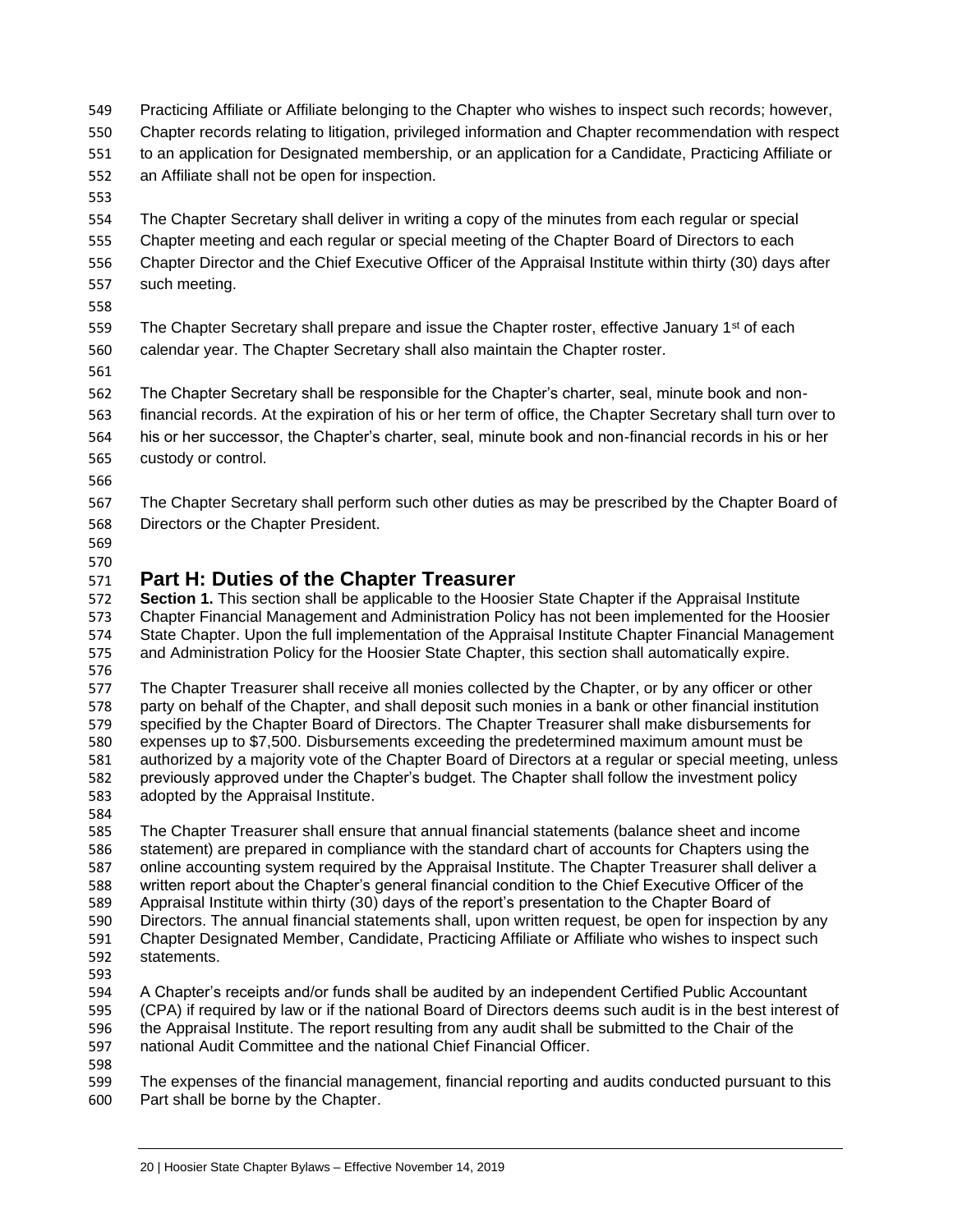At the expiration of his or her term of office, the Chapter Treasurer shall turn over to his or her successor all bank accounts, funds, assets, books of account and other financial records of the Chapter in his or her custody or control. These records may be audited by a special auditing committee appointed by the Chapter President, if such audit is requested by a majority of the Chapter Board of Directors.

 **Section 2.** This section shall be applicable to the Hoosier State Chapter if the Appraisal Institute Chapter Financial Management and Administration Policy has been implemented.

 The Chapter Treasurer shall receive all monies collected by the Chapter, or by any officer or other party on behalf of the Chapter, and shall deposit such monies in a bank account designated for such Chapter. The Chapter Treasurer shall approve disbursements for expenses that have been approved 614 within the annual Chapter operating budget. The Chapter President may approve disbursements for<br>615 expenses that have been approved within the annual Chapter operating budget if the Treasurer is 615 expenses that have been approved within the annual Chapter operating budget if the Treasurer is 616 unavailable and/or delay in approval could incur late fees or cause other harm to the Chapter. unavailable and/or delay in approval could incur late fees or cause other harm to the Chapter. Disbursements not otherwise approved under a Chapter budget must be approved by a majority vote of the Chapter Board of Directors. The Chapter shall follow the Appraisal Institute Chapter Financial Management and Administration policy adopted by the Appraisal Institute. The annual financial statements shall, upon written request, be open for inspection by any Chapter Designated Member, Candidate, Practicing Affiliate or Affiliate who wishes to inspect such

statements.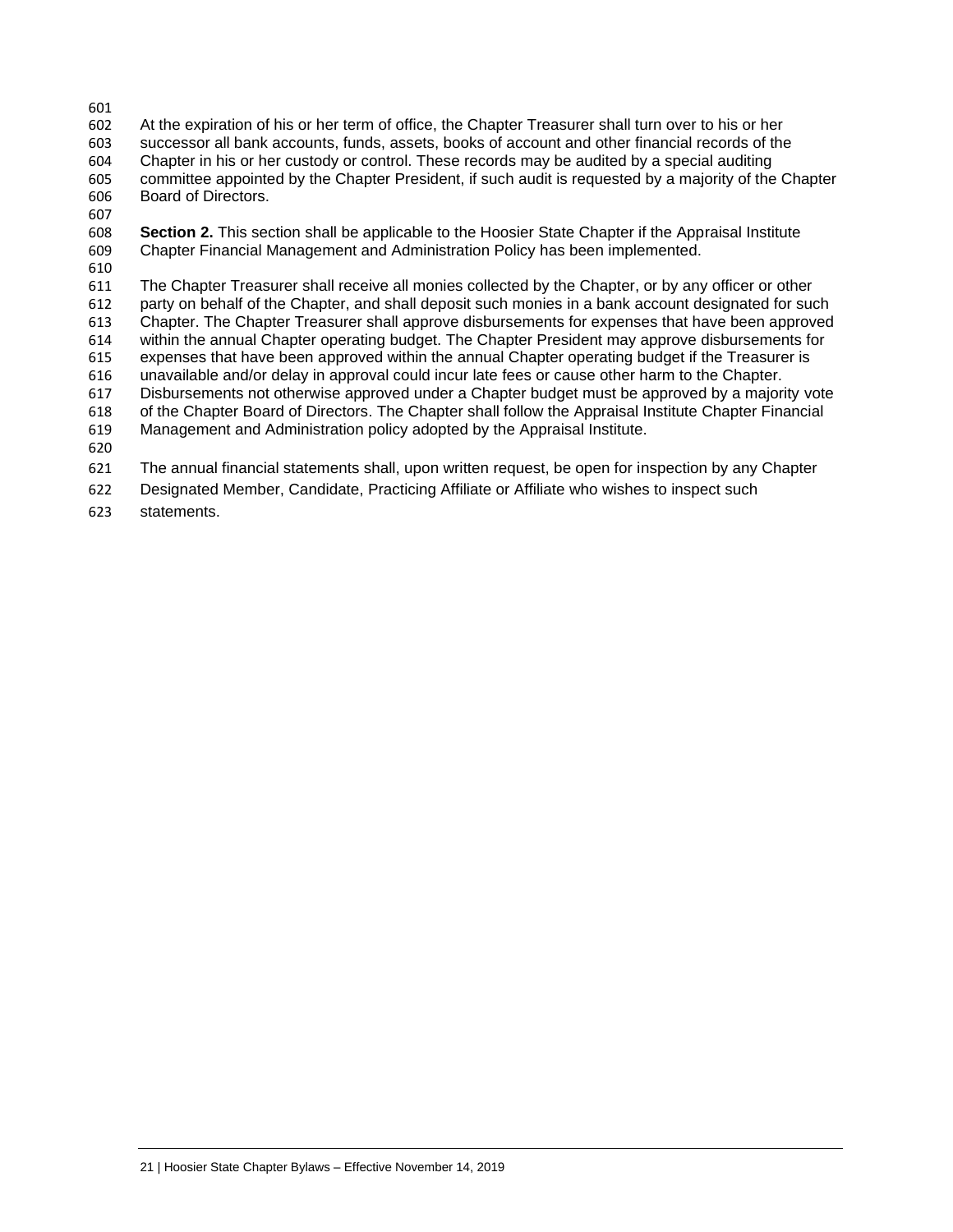<span id="page-21-0"></span>**ARTICLE VIII**

## Nominations and Elections

#### <span id="page-21-1"></span> **Part A: Composition of Chapter Nominating Committee**

 The Chapter shall annually create a Chapter Nominating Committee consisting of an *ex officio* member, two (2) appointed committee members and two (2) committee members elected by the Designated Members, Candidates, Practicing Affiliates and Affiliates belonging to the Chapter.

 The *ex officio* member of the Chapter Nominating Committee shall be the Immediate Past President of the Chapter. He or she shall serve as Chair of the Chapter Nominating Committee and shall be a full voting member of that committee in accordance with *Robert's Rules of Order, Newly Revised*. If the Immediate Past President of the Chapter is unwilling or unable to serve in this capacity, the Chapter Board of Directors shall elect an individual to act as Chair of the Chapter Nominating Committee.

 The Chapter President shall appoint one (1) Chapter Nominating Committee member at, or prior to, the first regular meeting of the Chapter Board of Directors each year. The Chapter Board of Directors shall appoint one (1) Chapter Nominating Committee member at its first regular meeting each year. Appointed members of the Chapter Nominating Committee shall serve a one (1) year term and shall not be eligible to serve consecutive terms on the Chapter Nominating Committee.

 The two (2) elected members of the Chapter Nominating Committee shall be elected by the Designated Members, Candidates, Practicing Affiliates and Affiliates belonging to the Chapter at the first regular Chapter meeting in each year. All nominations for the elected positions shall be made from the floor. Elected members of the Chapter Nominating Committee shall serve a one (1) year term and shall not be eligible to serve consecutive terms on the Chapter Nominating Committee. Members of the Chapter Nominating Committee shall not be eligible for nomination by the Chapter Nominating Committee for any positions.

- 
- 

The current President of the Chapter shall not serve on the Chapter Nominating Committee.

 

## <span id="page-21-2"></span>**Part B: Eligibility to Serve and Removal**

 The requirements and rules for eligibility and removal for the Chapter Nominating Committee are set forth in the Article of these Bylaws governing Chapter Committees.

 

## <span id="page-21-3"></span>**Part C: Duties of Chapter Nominating Committee**

 Each year the Chapter Nominating Committee shall prepare a slate consisting of at least one (1) nominee for each of the following positions, as necessary and subject to the expiration of terms as specified in these Bylaws: each Chapter office, each vacancy on the Chapter Board of Directors and each vacant Chapter Representative position to be filled for the succeeding year.

- 
- In addition, the Chapter Nominating Committee may recommend up to ten (10) alternate Chapter Representatives who would be available to fulfill the duties of a Chapter Representative elected by the Chapter, or the Chapter President, who are unable to attend a Regional Committee meeting.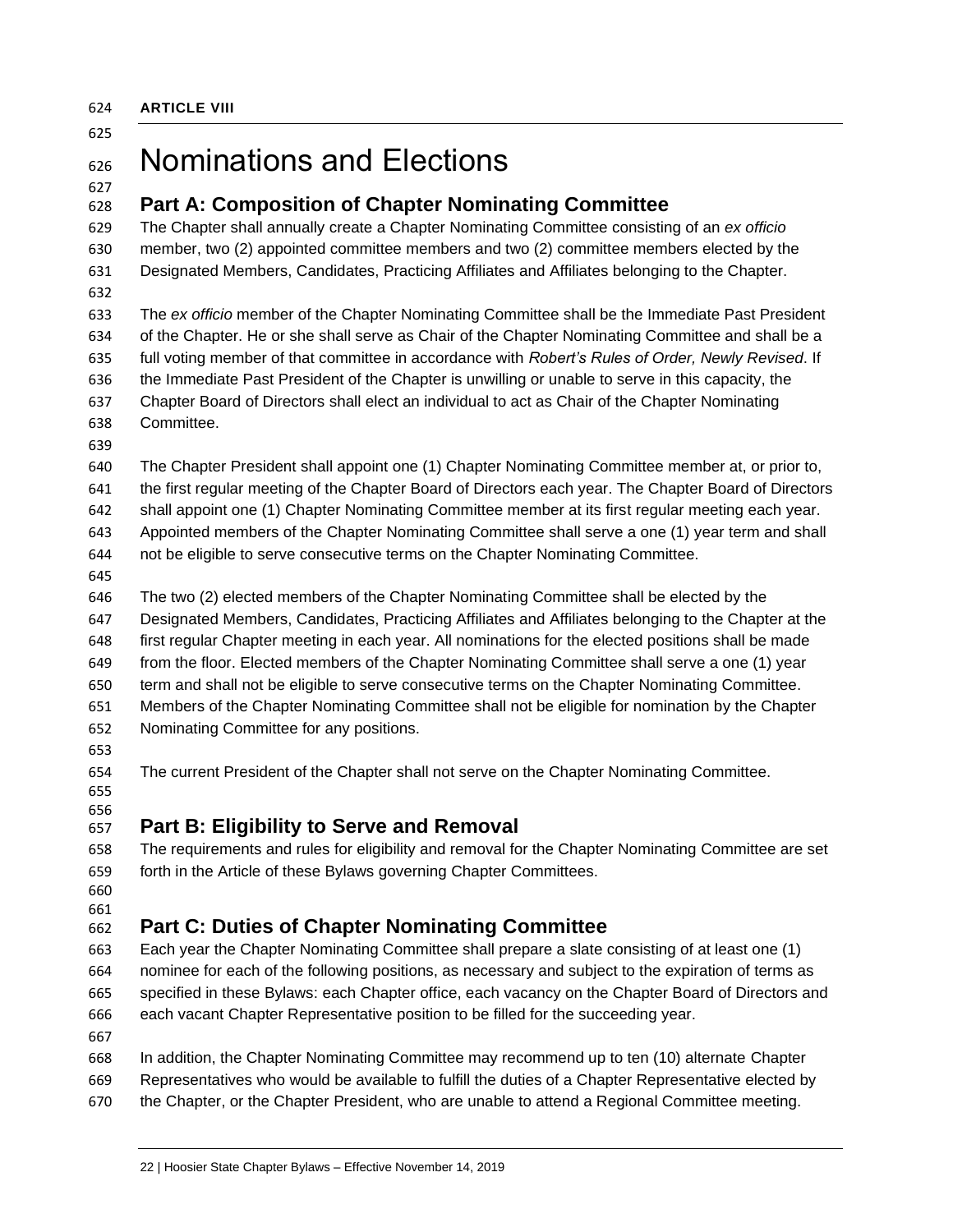#### <span id="page-22-0"></span> **Part D: Report of Chapter Nominating Committee**

 Each year the Chapter Nominating Committee shall make its selections, prepare an appropriate report and deliver this report in writing to the Chapter Secretary no fewer than thirty (30) days prior to the date on which elections are scheduled to be held. The Chapter Secretary shall deliver in writing a copy of the Chapter Nominating Committee report to each Designated Member, Candidate, Practicing Affiliate and Affiliate belonging to the Chapter no fewer than twenty-five (25) days prior to the date on which elections are scheduled to be held.

 

## <span id="page-22-1"></span>**Part E: Additional Nominations**

 Additional nominations may be made by a timely filing of a written petition signed by at least five percent (5%) of the total number of Designated Members, Candidates, Practicing Affiliates and Affiliates in the Chapter. Such petition may be in electronic form. To be effective, each nominating petition must be delivered in writing to the Chapter Secretary at least fifteen (15) days before the regular Chapter meeting at which the election is to be held. The Chapter Secretary shall deliver in writing a copy of any petition filed to each Designated Member, Candidate, Practicing Affiliate and Affiliate belonging to the Chapter at least ten (10) days before the date on which elections are scheduled to be held.

 

## <span id="page-22-2"></span>**Part F: Chapter Elections**

 Chapter elections shall be held prior to June 30 each year. At the regular Chapter meeting at which the election is to be held, the Designated Members, Candidates, Practicing Affiliates and Affiliates belonging to the Chapter shall receive the Chapter Nominating Committee report and any petitions for additional nominations. No additional nominations may be made from the floor.

 The Designated Members, Candidates, Practicing Affiliates and Affiliates belonging to the Chapter shall then proceed to elect the necessary Chapter officers, Chapter Directors, Chapter

 Representatives, and at the option of the Chapter, alternative Chapter Representatives, for the succeeding year.

 Alternatively, by at least a majority vote of the Chapter Board of Directors, Chapter elections may be conducted by mail ballot or electronic means. If a mail ballot or electronic means are used, the Chapter must adopt a procedure that ensures voting security. For voting by mail ballot, such security shall include at a minimum, the mailing by the Chapter Secretary of a numbered ballot to each Designated Member, Candidate, Practicing Affiliate and Affiliate with a numbered return envelope. At least twenty (20) days shall be allowed for the return of ballots. For voting by electronic means, the procedure must ensure that each ballot is cast by a Designated Member, Candidate, Practicing Affiliate or Affiliate having the right to vote, and that such individual has voted no more than once. Examples of such secure electronic voting procedures include use of electronic signatures and passwords. At least ten (10) days shall be allowed for the return of electronic ballots and access to electronic ballots shall be limited to the Chapter Secretary and/or no more than two individuals designated by the Chapter Board of Directors. Tabulation of mail or electronic ballots shall be conducted by the Chapter Secretary and/or no more than two individuals designated by the Chapter Board of Directors. The Chapter Secretary shall be responsible for the notification of results as provided for in the following section.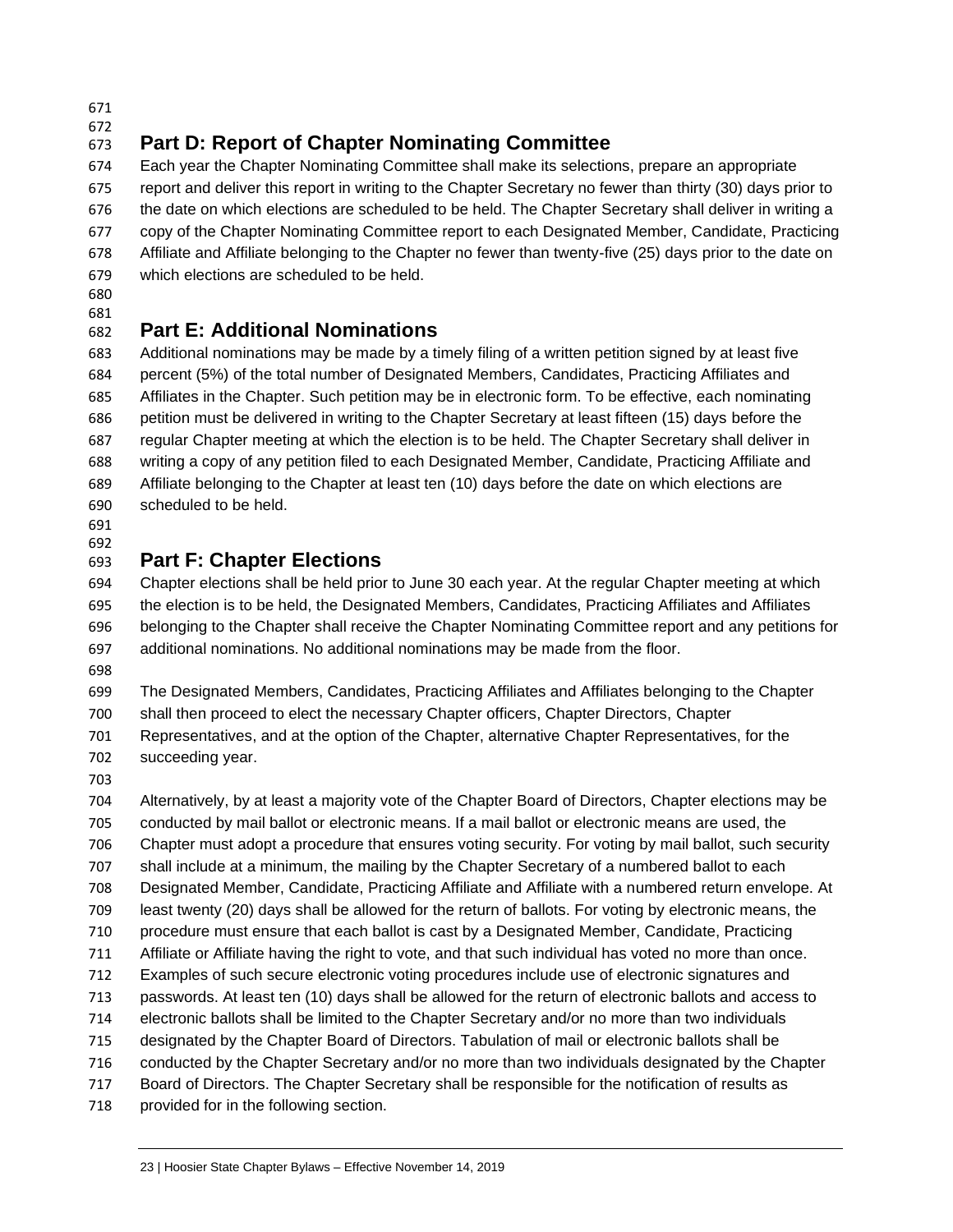#### <span id="page-23-0"></span> **Part G: Notification of Results**

 Immediately upon completion of the annual election, the Chapter Secretary shall provide notice delivered in writing to the Designated Members, Candidates, Practicing Affiliates and Affiliates belonging to the Chapter and the Regional Chair and the Chief Executive Officer of the Appraisal Institute as to the names and addresses of the individuals elected for the ensuing year.

 

## <span id="page-23-1"></span>**Part H: Chapter Representatives to the Regional Committee**

 Chapter Representatives to the Regional Committee will be elected on the basis of one (1) for every (50) Designated Members in good standing per Chapter. If a Chapter has one (1) or more elected Representative(s) to the Regional Committee, one (1) such Representative must be the Chapter Vice President, or the Chapter officer next in line to the Chapter President. Chapter Representatives shall serve no more than two (2) complete two (2) year terms. Chapters with more than one (1) Representative shall elect approximately half of their Representatives each year to achieve staggered terms.

 The Chapter President shall automatically serve on the Regional Committee in addition to any elected Chapter Representatives to the Regional Committee.

 

## <span id="page-23-2"></span>**Part I: Use of Alternate Chapter Representatives**

 Chapters may elect Alternate Chapter Representative(s) to the Regional Committee. If the Chapter President or a Chapter Representative to the Regional Committee is unable to attend a Regional Committee meeting, the Chapter President shall notify the first Alternate Chapter Representative and request that such Alternate attend the Regional Committee meeting. If the first Alternate is unable to attend, the Chapter President shall proceed down the list of elected Alternate(s) until one who is able to attend the Regional Committee meeting is found or the list is exhausted. The Chapter President shall provide notice delivered in writing to the Regional Chair of the use of Alternate Chapter

Representatives to the Regional Committee.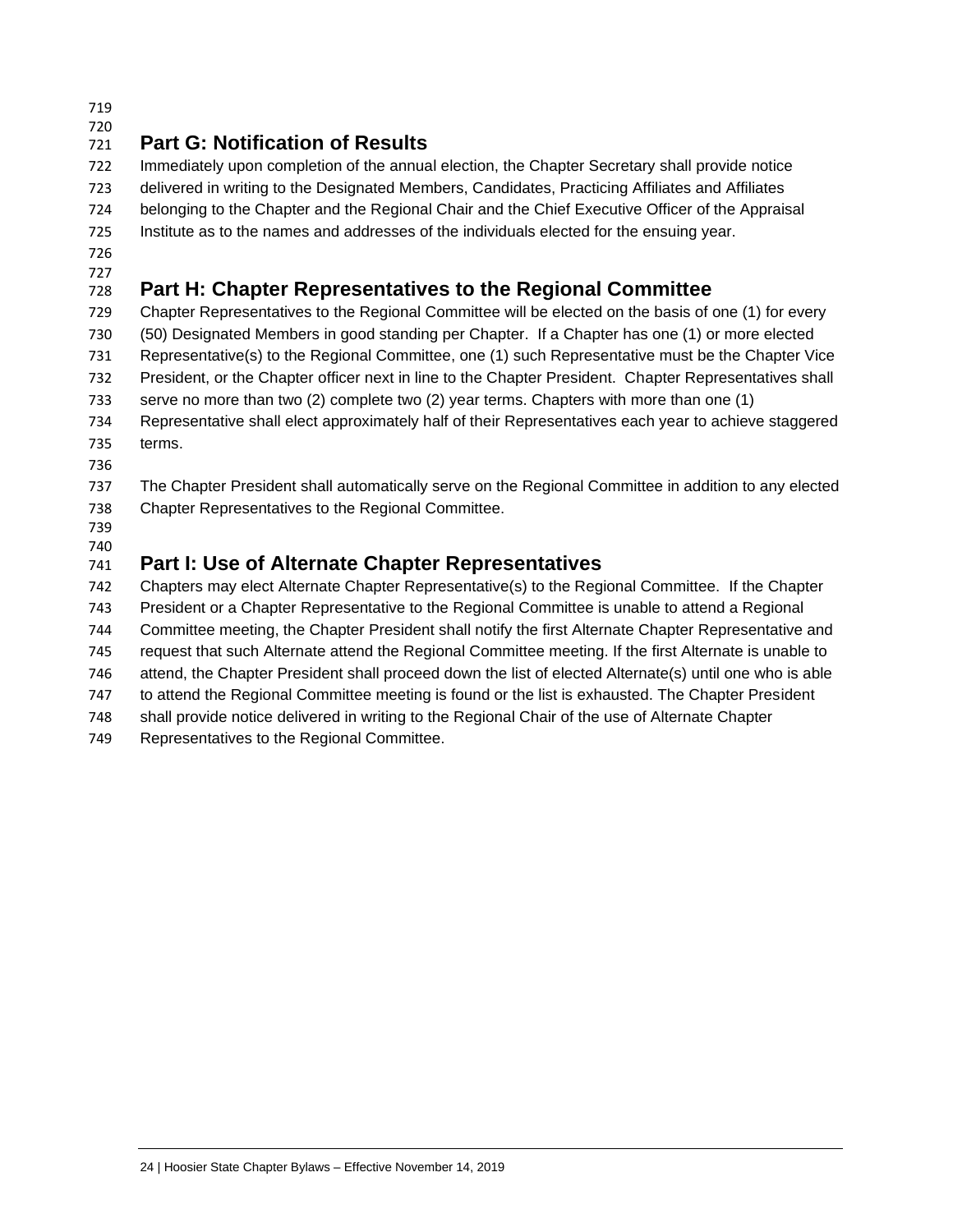<span id="page-24-1"></span><span id="page-24-0"></span>

|    | <b>ARTICLE IX</b>                                                                                                                                                                                                      |
|----|------------------------------------------------------------------------------------------------------------------------------------------------------------------------------------------------------------------------|
|    | <b>Chapter Committees</b>                                                                                                                                                                                              |
|    | <b>Part A: General</b>                                                                                                                                                                                                 |
|    | Section 1. Number and Types of Committees                                                                                                                                                                              |
|    | Except where otherwise provided, each Chapter shall have the following committees:                                                                                                                                     |
|    | a) Candidate Guidance Committee;                                                                                                                                                                                       |
| b) | General and Residential Appraiser Education Committees (at the Chapter's discretion, the<br>General Appraiser and Residential Appraiser Education Committees may be combined into one<br>Chapter Education Committee); |
| C) | Finance Committee; and                                                                                                                                                                                                 |
| d) | Nominating Committee.                                                                                                                                                                                                  |
|    |                                                                                                                                                                                                                        |
|    | Chapters whose jurisdiction covers an entire state or territory shall have a Government Relations                                                                                                                      |
|    | Subcommittee in accordance with Regulation No. 8 (see Regulation No. 8 Government Relations                                                                                                                            |
|    | Subcommittee for requirements).                                                                                                                                                                                        |
|    |                                                                                                                                                                                                                        |
|    | Each Chapter may have additional committees consistent with the Bylaws, Regulations and policies                                                                                                                       |
|    | of the Appraisal Institute. Such additional committees may include but are not limited to the following:                                                                                                               |
|    | Bylaws Committee; Candidate Committee; External Relations Committee; Public Relations                                                                                                                                  |
|    | Committee; and Government Relations Committee where there are multiple Chapters with jurisdiction                                                                                                                      |
|    | over portions of a state or territory.                                                                                                                                                                                 |
|    |                                                                                                                                                                                                                        |
|    | <b>Section 2. Eligibility to Serve</b>                                                                                                                                                                                 |
|    | A Designated Member, a Candidate, or a Practicing Affiliate belonging to the Chapter shall be eligible                                                                                                                 |
|    | to serve on a Chapter Committee if he or she meets the requirements set forth in these Bylaws.                                                                                                                         |
|    |                                                                                                                                                                                                                        |
|    | <b>Section 3. Removal</b>                                                                                                                                                                                              |
|    | A Chapter Committee member who fails to fulfill his or her duties on a Chapter Committee may be                                                                                                                        |
|    | removed by a sixty percent (60%) vote of the voting members of the Chapter Board of Directors.                                                                                                                         |
|    | Further, the national Board of Directors may remove a Chapter Committee member for cause by a                                                                                                                          |
|    | sixty percent (60%) vote.                                                                                                                                                                                              |
|    |                                                                                                                                                                                                                        |
|    | A Chapter Committee member shall be automatically removed if he or she:                                                                                                                                                |
| a) | ceases to meet any of the service eligibility requirements set forth in these Bylaws; or                                                                                                                               |
|    |                                                                                                                                                                                                                        |
| b) | receives a publishable disciplinary action by the Appraisal Institute.                                                                                                                                                 |
|    | In the event of removal under this Section, a vacancy shall be declared and the vacancy shall be filled                                                                                                                |
|    | as described in these Bylaws.                                                                                                                                                                                          |
|    | <b>Section 4. Vacancies</b>                                                                                                                                                                                            |
|    | Unless otherwise provided by the national Bylaws or these Bylaws, if a vacancy occurs for whatever                                                                                                                     |
|    |                                                                                                                                                                                                                        |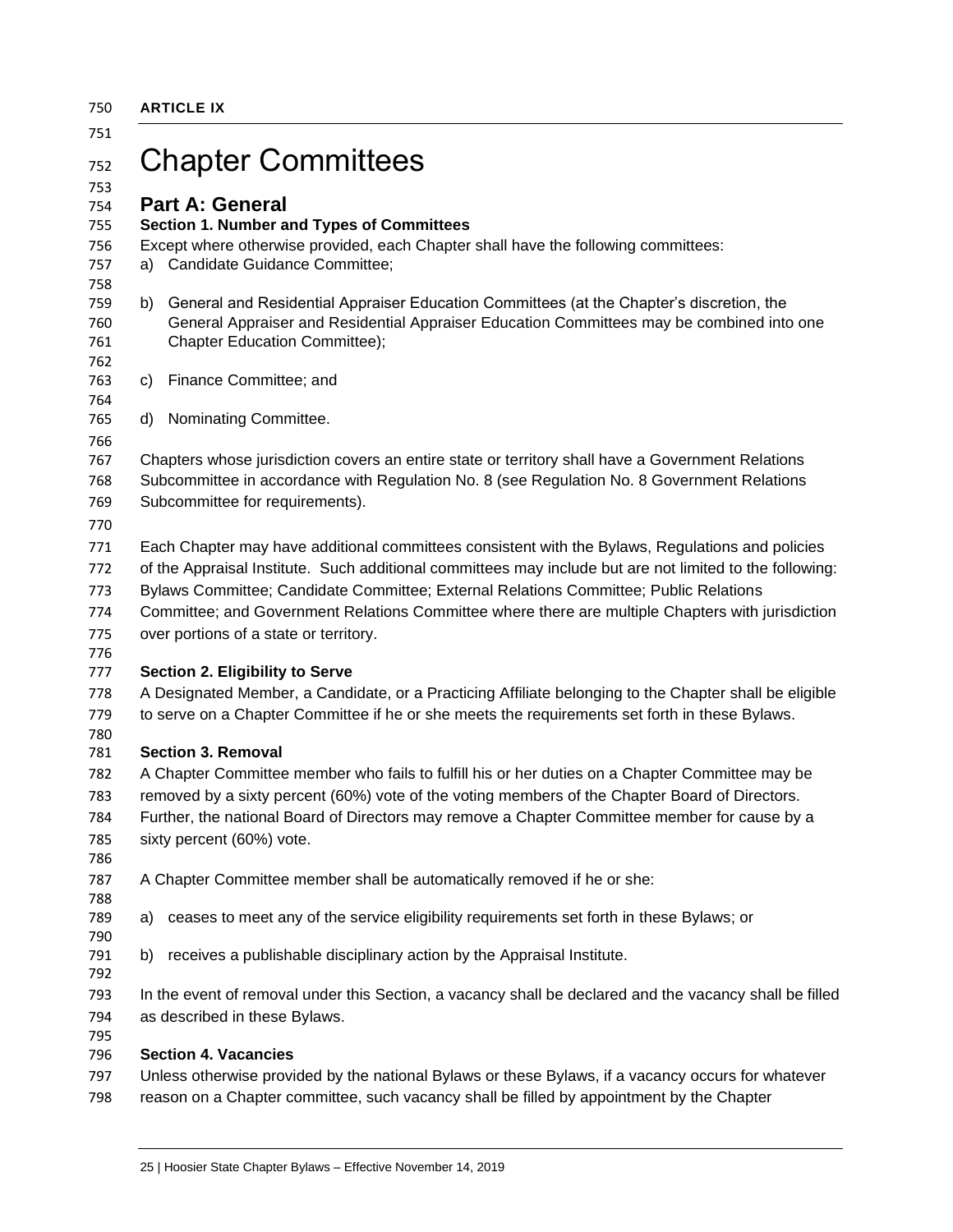- President or by election for the remainder of the term, depending on the means by which the position is regularly filled. However, the individual so appointed or elected must be qualified to serve in the position from the time of appointment or election.
- 
- Any appointment by the Chapter President to fill a vacant Chapter committee position shall be subject to approval by the Chapter Board of Directors at its next regular or special meeting.
- 

## <span id="page-25-0"></span>**Part B: Required Chapter Committees**

### **Section 1. Chapter Candidate Guidance Committee**

 The Chapter Candidate Guidance Committee shall consist of a Chair and a minimum of three (3) other Committee members. The Committee Chair and Committee members must be Designated Members of the Appraisal Institute and are encouraged to serve as Advisors to Candidates.

 The Chapter President shall appoint the Committee Chair and any Committee members whose terms commence at the same time as the Chapter President's, subject to the approval of the Chapter Board

of Directors. The Chair shall be appointed to serve a one (1) year term. The other Committee

members shall be appointed to serve three (3) year staggered terms. The Chair and other members

- of the Chapter Candidate Guidance Committee are eligible to serve consecutive terms.
- 

- The duties of the Chapter Candidate Guidance Committee shall be to:
- a) facilitate networking among Advisors to Candidates; and
- 823 b) arrange special programs and events for Candidates belonging to the Chapter to encourage and help them in their efforts to become Appraisal Institute Designated Members; and
- c) perform such other duties as may be assigned by the national Board of Directors and the Chapter.
- 

## **Section 2. Chapter Education Committee(s)**

- The Chapter Education Committee(s) shall consist of a Chair and at least three (3) other Committee members.
- 
- The currently serving Chapter President shall appoint the Chair(s) of the Chapter Education
- Committee(s) in the first quarter of the year preceding the commencement of the Chapter Education Chair's(s) term subject to approval of the Chapter Board of Directors. The Chapter Education Chair(s) shall serve either:
- 
- a) two (2) year term(s); or
- 
- b) one (1) year term(s) where the Chair(s) served as Vice Chair of the Chapter Education Committee during the previous year unless the Regional Committee with jurisdiction over the Chapter approves additional term(s).
- 
- The Chapter Education Chair(s) shall have an e-mail address and shall have web access.
-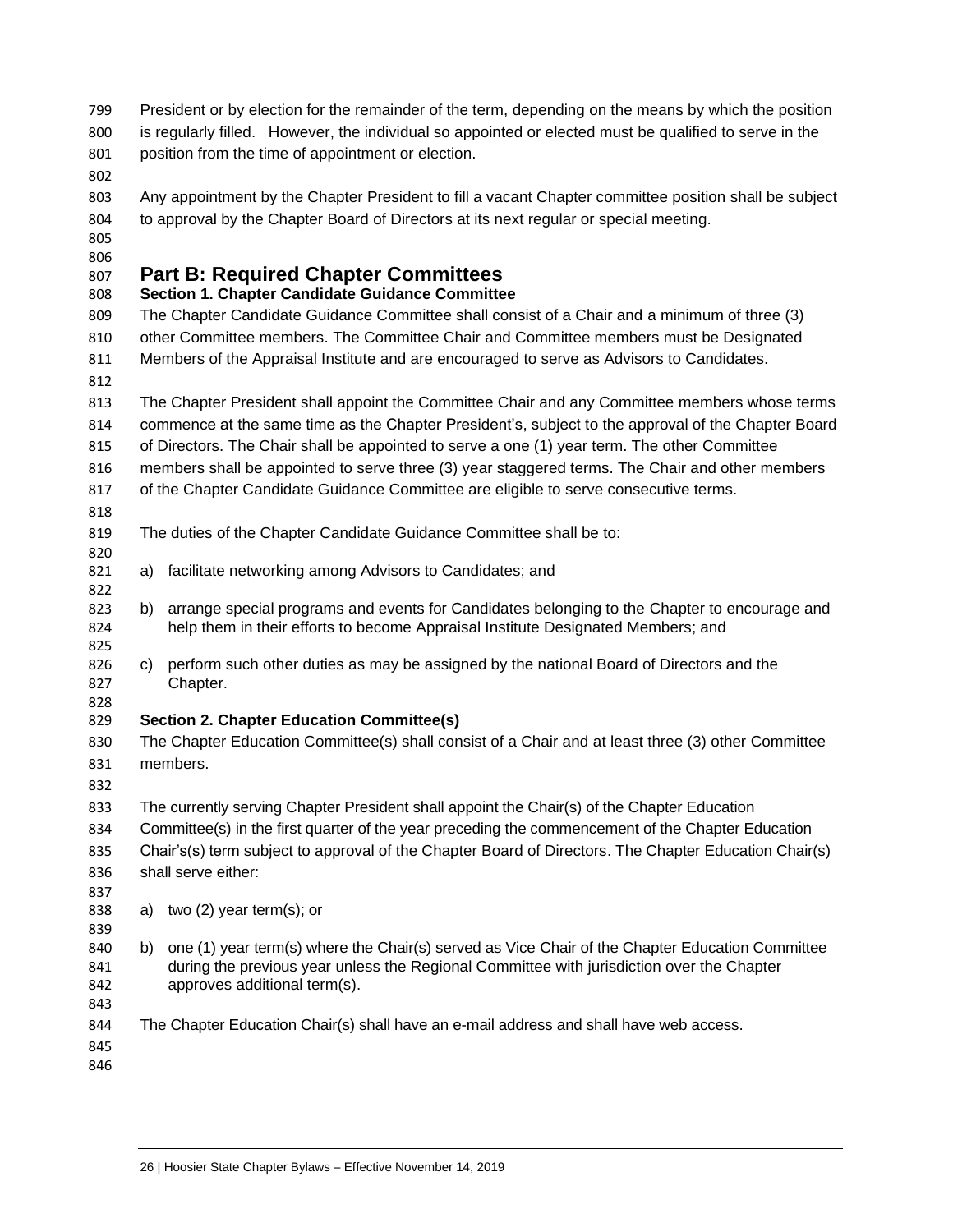- The Chapter President shall appoint the members of the Chapter Education Committee(s) whose
- terms commence at the same time as the Chapter President's term, subject to approval of the
- Chapter Board of Directors. The Chapter Education Committee(s) members shall be appointed to
- serve three (3) year staggered terms and shall not be eligible to serve consecutive terms.
- 

 The duties of the Chapter Education Committee(s) shall be to formulate and submit to the Chapter Board of Directors a general program for educational activities at the Chapter level for the year and to take all steps necessary to prepare and conduct Chapter educational programs. The Chapter must offer Appraisal Institute approved educational programs totaling at least ten (10) hours during each calendar year, unless the Chapter opts out of providing education.

#### **Section 3. Chapter Finance Committee**

- The Chapter Finance Committee shall consist of the Treasurer of the Chapter and a minimum of three (3) other Committee members.
- 

 The Chapter Treasurer shall be the Chair of the Chapter Finance Committee and shall serve a term as Chair that is commensurate with his or her term as Chapter Treasurer.

864<br>865 The Chapter President shall appoint any Committee members whose terms shall commence at the same time as the Chapter President's, subject to the approval of the Chapter Board of Directors. Committee members shall serve staggered three-year terms and shall not be eligible to serve consecutive terms.

 The Chapter Finance Committee shall prepare a proposed budget for the succeeding operating year and shall deliver in writing its recommendations concerning proposed changes in the Chapter budget for the current year to the Chapter Board of Directors for approval. The Chapter Treasurer shall deliver in writing a copy of the approved budget to the Chief Executive Officer, or staff designated by the CEO, of the Appraisal Institute no later than January 31 of each year.

 The Chapter Finance Committee must periodically review the general financial condition of the Chapter and submit reports concerning such condition to the Chapter Board of Directors.

#### **Section 4. Chapter Nominating Committee**

 The composition, powers and duties of the Chapter Nominating Committee are set forth in Article VIII of these Bylaws.

### <span id="page-26-0"></span>**Part C: Optional Chapter Committees**

#### **Section 1. Chapter Bylaws Committee**

 If the Chapter Bylaws provide for a Chapter Bylaws Committee, such Committee shall consist of a Chair and a minimum of two (2) other Committee members.

 The Chapter President shall appoint the Committee Chair and Committee members whose terms shall commence at the same time as the President's, subject to approval of the Chapter Board of Directors. The Chair shall be appointed for a one (1) year term. The other Committee members shall be appointed to serve three (3) year staggered terms and shall not be eligible to serve consecutive terms.

 The duties of the Chapter Bylaws Committee shall be to maintain the Chapter Bylaws and make recommendations regarding the national Bylaws and Regulations.

**Section 2. Chapter Candidate Committee**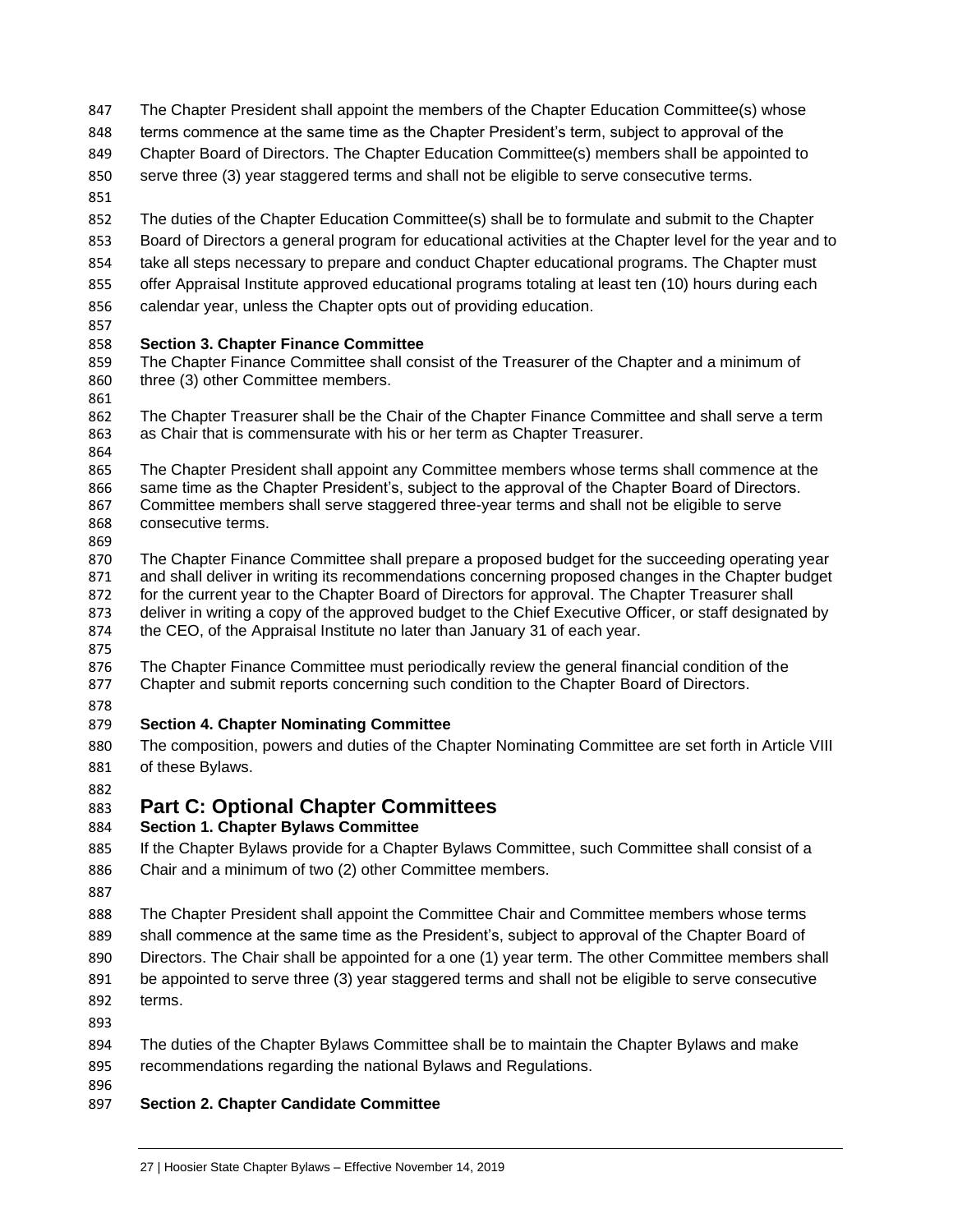| 898<br>899 | If the Chapter Bylaws provide for a Chapter Candidate Committee, such Committee shall consist of<br>the Candidates of the Chapter. |                                                                                                    |  |  |
|------------|------------------------------------------------------------------------------------------------------------------------------------|----------------------------------------------------------------------------------------------------|--|--|
| 900        |                                                                                                                                    |                                                                                                    |  |  |
| 901        |                                                                                                                                    | The Chair of the Chapter Candidate Committee shall be elected from among the Candidates of the     |  |  |
| 902        |                                                                                                                                    | Chapter at the same time that the Chapter holds its other elections pursuant to these Bylaws. The  |  |  |
| 903<br>904 | Chair shall be elected by the Candidates belonging to the Chapter present and voting at the election.                              |                                                                                                    |  |  |
| 905        | The Chair shall serve a two (2) year term and may serve two (2) consecutive two (2) year terms. The                                |                                                                                                    |  |  |
| 906        | term of a Chair shall commence on the January 1st following election. If the individual elected as                                 |                                                                                                    |  |  |
| 907        |                                                                                                                                    | Chair becomes a Designated Member before commencing his or her term or if the Chair becomes a      |  |  |
| 908        | Designated Member during his or her term as Chair, such individual can fulfill his or her complete two                             |                                                                                                    |  |  |
| 909        | (2) year term but shall not be eligible for election to another term.                                                              |                                                                                                    |  |  |
| 910        |                                                                                                                                    |                                                                                                    |  |  |
| 911        |                                                                                                                                    | The Chapter Candidate Committee shall:                                                             |  |  |
| 912        |                                                                                                                                    |                                                                                                    |  |  |
| 913<br>914 | a)                                                                                                                                 | discuss issues impacting Candidates and provide recommendations to other bodies as<br>appropriate; |  |  |
| 915        |                                                                                                                                    |                                                                                                    |  |  |
| 916        | b)                                                                                                                                 | work to enhance communications among Candidates of the Chapter and between Candidates              |  |  |
| 917        |                                                                                                                                    | and the Regions, and Candidates and the national organization;                                     |  |  |
| 918        |                                                                                                                                    |                                                                                                    |  |  |
| 919<br>920 | C)                                                                                                                                 | work with the Chapter Candidate Guidance Committee as appropriate; and                             |  |  |
| 921        |                                                                                                                                    | d) work to develop future leaders for the Chapter and the organization as a whole.                 |  |  |
| 922        |                                                                                                                                    |                                                                                                    |  |  |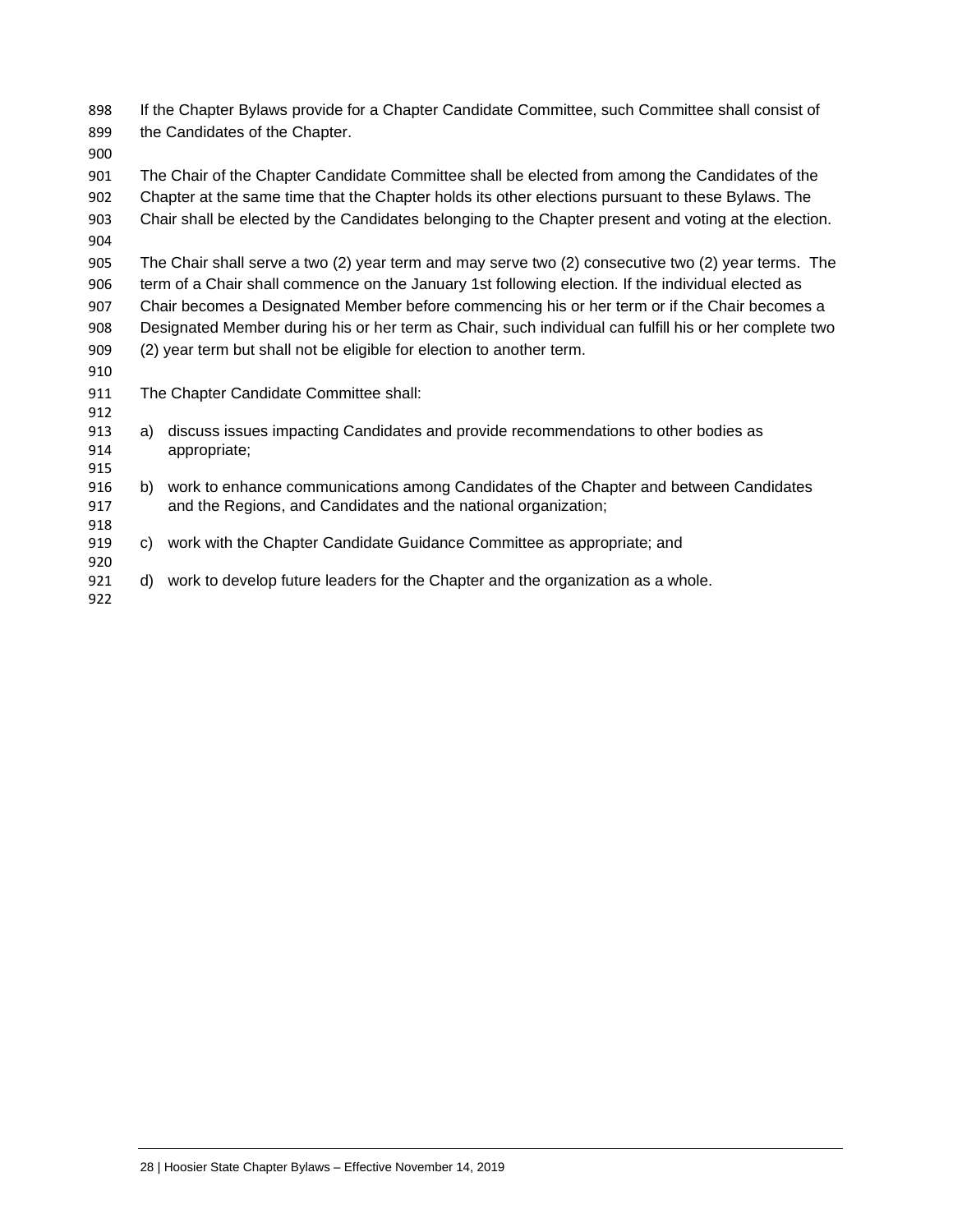#### **Section 3. Chapter External Relations Committee**

- If the Chapter Bylaws provide for a Chapter External Relations Committee, such Committee shall consist of a Chair and a minimum of two (2) other Committee members.
- 

 The Chapter President shall appoint the Committee Chair and Committee members whose terms shall commence at the same time as the President's, subject to approval of the Chapter Board of Directors. The Chair shall be appointed to a one (1) year term. The other Committee members shall be appointed to serve three (3) year staggered terms and shall not be eligible to serve consecutive terms.

 The duties of the External Relations Committee shall be to develop Chapter relations with other organizations, including other appraisal organizations, other Chapters of the Appraisal Institute, other professional organizations and various public bodies when the actions of such organizations or public bodies may affect the Chapter and those who belong to the Chapter.

### **Section 4. Chapter Public Relations Committee**

 If the Chapter Bylaws provide for a Chapter Public Relations Committee, such Committee shall consist of a Chair and a minimum of two (2) other Committee members.

 The Chapter President shall appoint the Committee Chair and Committee members whose terms shall commence at the same time as the President's, subject to approval of the Chapter Board of Directors. The Chair shall be appointed to serve a one (1) year term. The other Committee members shall be appointed to serve three (3) year staggered terms and shall not be eligible to serve consecutive terms.

 The duties of the Chapter Public Relations Committee shall be to publicize the activities and programs of the Chapter and to promote attendance at Chapter meetings and educational events. 

#### **Section 5. Chapter Government Relations Committee**

 If the Chapter Bylaws provide for a Chapter Government Relations Committee, such Committee shall consist of a Chair and a minimum of two (2) other Committee members.

955 The Chapter President shall appoint the Committee Chair and any Committee members whose terms shall commence at the same time as the Chapter President's, subject to the approval of the Chapter Board of Directors. The Chair shall be appointed to serve a one (1) year term. The other Committee members shall be appointed to serve three (3) year staggered terms. The Chair and the other Committee members shall be eligible to serve consecutive terms.

 The duties of the Chapter Government Relations Committee shall be to promote the Appraisal Institute's policies and programs regarding legislation and regulations that are of interest and importance to appraisers and to support the Government Relations Subcommittee in the Chapter's state or territory.

#### **Section 6. Indiana Appraisers Memorial Fund Committee**

 The Chapter Indiana Appraisers Memorial Fund Committee shall consist of the Chapter Vice President, one Presidential appointee, and one Board of Directors appointee. Committee members

- may serve consecutive terms at the discretion of the President and the Board of Directors. The Chair
- shall be the selected by the Committee members.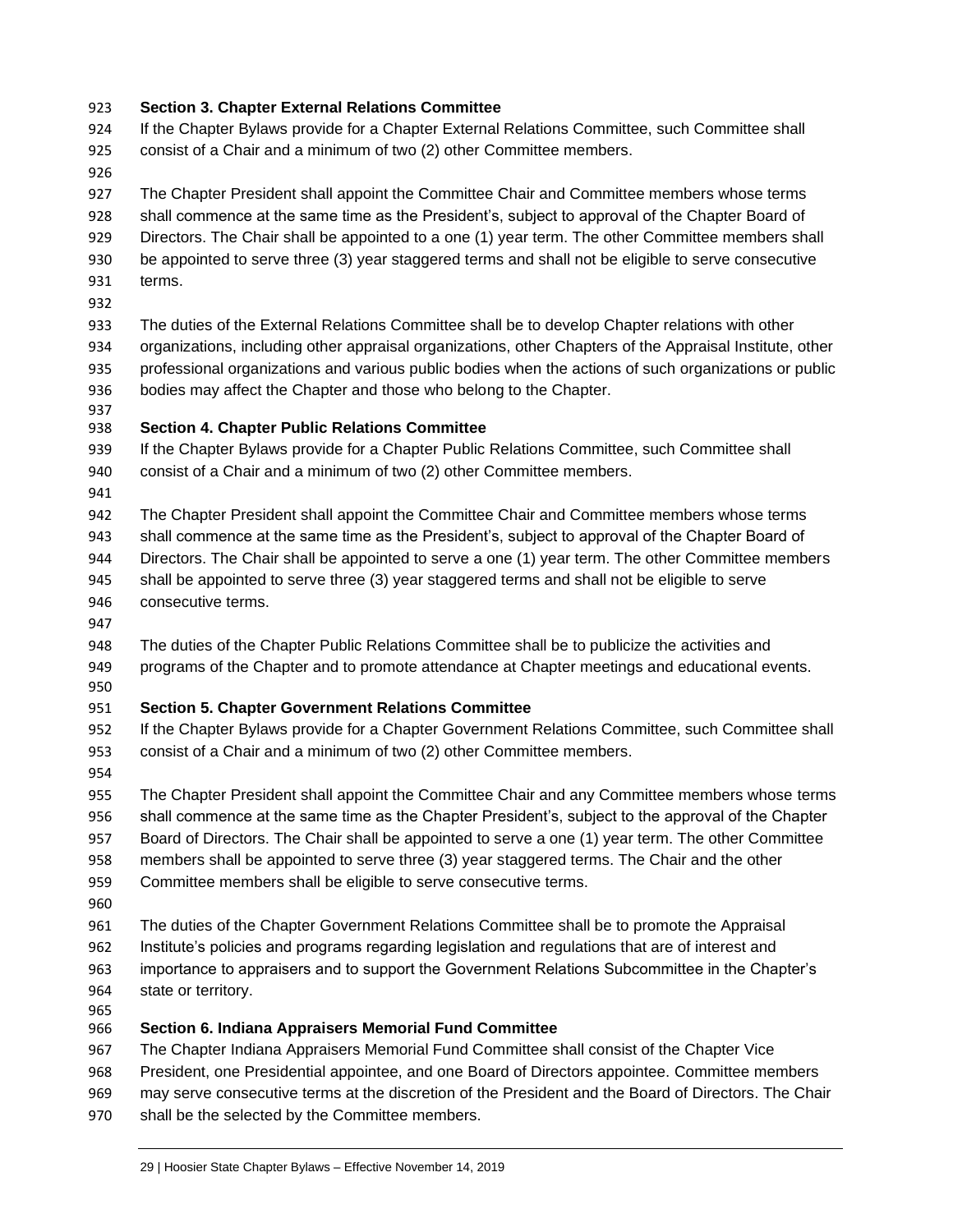- 
- The duties of the Chapter Indiana Appraisers Memorial Fund Committee shall be to receive donations
- made in the name of past or present Chapter Members. The purpose of this fund shall be to promote
- education in the Hoosier State Chapter. The funds may be used to subsidize educational seminars for
- the Chapter, provide educational materials for use by Designated Members, Candidates, Practicing
- Affiliates and Affiliates belonging to the Chapter (such as video tapes, periodicals, technical
- publications, classroom equipment), and the creation of a Hoosier State Chapter Library. Seminars
- made possible by these donations could be named in honor of that individual and educational and/or
- library material purchased by these donations shall be acknowledged in the Chapter newsletter.
- Donations may also be designated to establish an ongoing award named for the individual in whose honor the donations are made. An example of this is the Edward L. White Achievement Award which is maintained solely by the monies in this fund.
- 

### **Section 7. Edward L. White Achievement Award Committee**

 The Edward L. White Achievement Award Committee shall consist of the Education Chair, and the immediate past and available award recipients(s). The Chair of this committee shall be the Education Chair. The duties of the Edward L. White Achievement Award Committee shall be to receive nominations for the award recipient as prescribed below.

 The Edward L. White Achievement Award shall be presented to the individual who has contributed to the benefit of all at a level of professionalism and devotion to the Chapter, the Institute and the appraisal profession as exemplified by the unselfish dedication of Edward White. Solicitation for the Edward L. White Award nominations shall be requested in the Chapter newsletter.

 Nominations for this award shall be made by the Designated members, Candidates, Practicing Affiliates and Affiliates belonging to the chapter along the following guidelines: The nominee should be an appraiser who has furthered the appraisal profession through such activities as teaching, participation in Chapter activities, being a mentor to newer individuals in the chapter and someone who has shown a willing and genuine concern in assisting and counseling others. The nominations shall be in writing and presented to the Board of Directors for their selection of the recipient of this award with the criteria presented being the basis for final selection.

 The Edward L. White Achievement Award, if so nominated and selected, shall be presented at that Chapter meeting that includes the induction of newly elected Directors and Officers resulting from that respective year's nominations, as provided for above.

### **Section 8. Richard E. Nichols, MAI, SRA Achievement Award Committee**

 The Richard E. Nichols, MAI, SRA Lifetime Achievement Award Committee shall consist of the Vice President and up to three (3) to five (5) past award recipients. The Chair of this committee shall be selected by the Committee members. The duties of the Richard E. Nichols, MAI, SRA Achievement Award Committee shall be to receive nominations for the award recipient as prescribed below. The duties of the Richard E. Nichols, MAI, SRA, Lifetime Achievement Award Committee shall be to receive nominations for the award recipient as prescribed below.

 Originally established as the "Hall of Fame Award" by Chapter V of the Society of Real Estate Appraisers, this award was renamed in 2007 as a tribute to the first recipient, Richard E. Nichols, MAI, SRA. The Richard E. Nichols, MAI, SRA, Lifetime Achievement Award was established to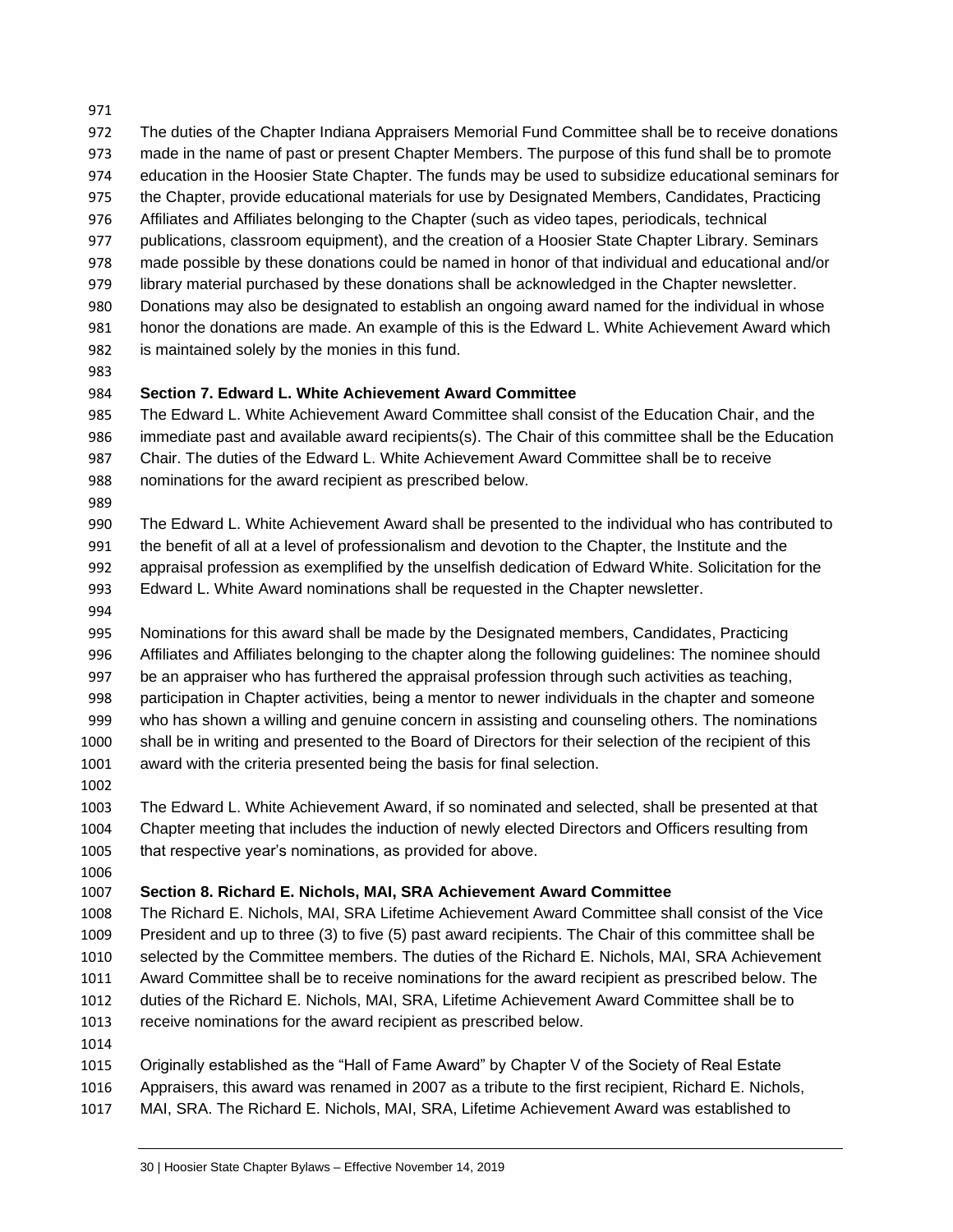- recognize those individuals who exemplify Mr. Nichols' high level of service and many contributions to the Appraisal Institute, the appraisal profession, and the community as a member of the Hoosier State Chapter. The professional lives of these recipients shall have brought wide recognition, historic achievement, and meaningful purpose to the Hoosier State Chapter. In appreciation of their efforts, each recipient is also informally recognized as a member of the Hoosier State Chapter's "Hall of Fame".
- 

#### **Section 8. Personnel Committee**

 The Personnel Committee shall be composed of the Immediate Past President, the Chapter President, the Chapter Vice President, and one (1) non-officer committee member of the Board of Directors to be appointed by the President at the first Board of Directors meeting of each year. The Personnel Committee will report to the Board of Directors, and will be charged with establishing, reviewing, and revising the Hoosier State Chapter (HSC) Personnel Policy. In addition, the Personnel Committee shall review the performance of the Executive Director and recommend compensation on at least an annual basis prior to the final Board of Directors meeting each year, or more frequently if deemed necessary by the President or the Board of Directors.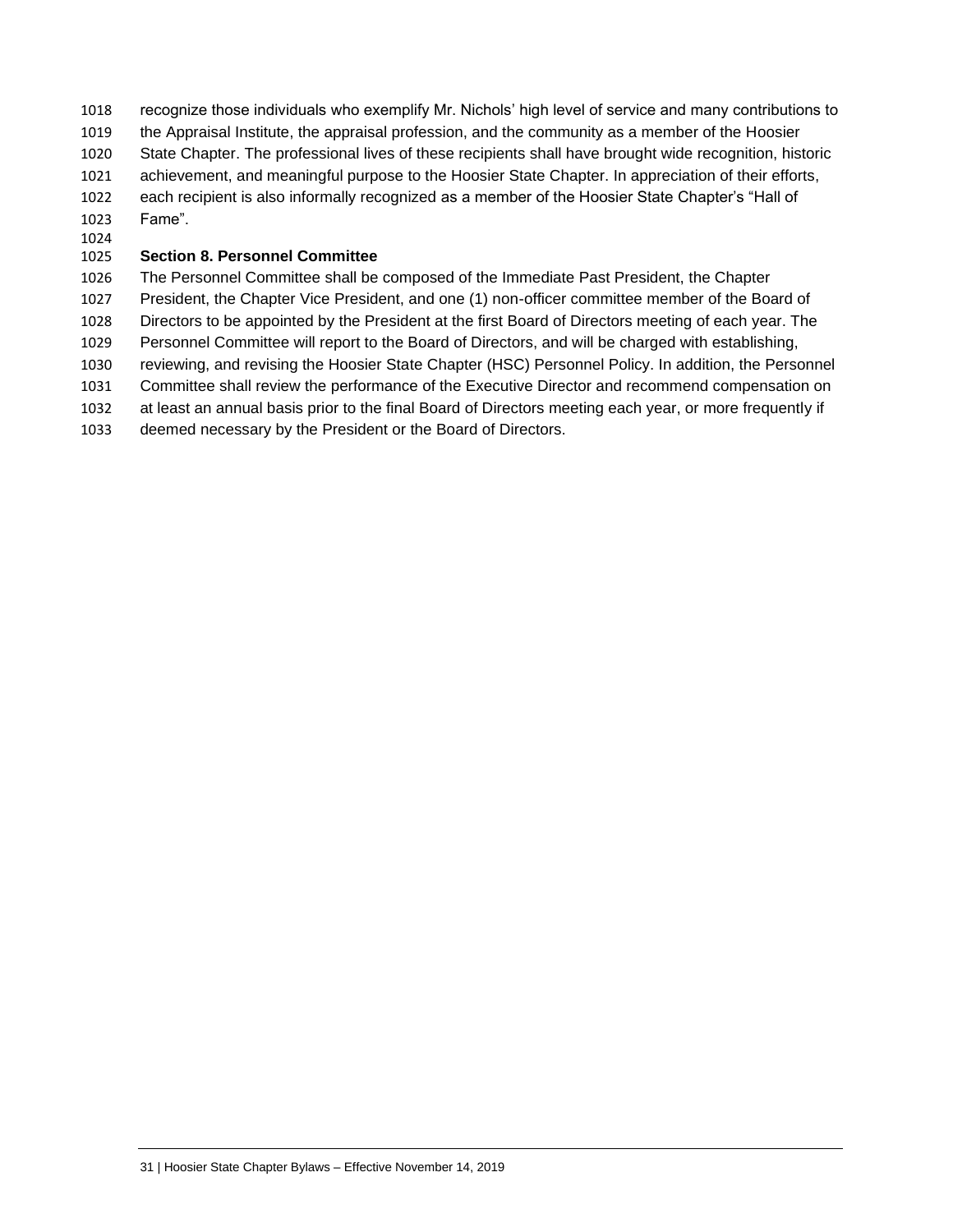<span id="page-31-0"></span>**ARTICLE X**

## Chapter Meetings and Quorums

## <span id="page-31-1"></span>**Part A: Regular Chapter Meetings**

 The Chapter shall hold at least four (4) regular chapter meetings a year, unless the Chair of the Chapter's Region approves fewer regular Chapter meetings. The regular Chapter meetings should be 1041 scheduled to permit timely discussion of matters to be considered by the national Board of Directors at its meetings. One (1) of these meetings shall be to elect Chapter officers and directors for the subsequent year.

 All regular Chapter meetings shall be open to all Designated Members, Candidates, Practicing Affiliates and Affiliates belonging to the Chapter.

#### 

## <span id="page-31-2"></span>**Part B: Special Chapter Meetings**

 A special Chapter meeting shall be called by the Chapter Secretary upon receipt of a written request signed by the Chapter President, the Chapter Board of Directors, or at least ten percent (10%) of the combined number of the Designated Members, Candidates, Practicing Affiliates and Affiliates belonging to the Chapter.

 Within seven (7) days after receipt of any such written request, the Chapter Secretary shall schedule a special Chapter meeting. Notice of such a meeting shall be delivered in writing to all Designated Members, Candidates, Practicing Affiliates and Affiliates belonging to the Chapter. This written notice shall specify the date, time, place and purpose of the special meeting. The date selected for the special Chapter meeting shall be at least ten (10) days but no more than twenty (20) days from the date of the transmission of the notice

 All special Chapter meetings shall be open to all Designated Members, Candidates, Practicing Affiliates and Affiliates belonging to the Chapter.

## 

## **Part C: Meetings in Person or by Interactive Technology**

 Chapter meetings may be held either in person or by interactive technology, so long as all Designated Members, Candidates, Practicing Affiliates and Affiliates belonging to the Chapter and participating in the meeting can communicate with one another. Interactive Technology includes but is not limited to conference telephone, electronic transmission, Internet usage or remote communication. Action taken at a meeting held via interactive technology shall be as effective as if the Designated Members, Candidates, Practicing Affiliates and Affiliates had met in person.

- 
- 
-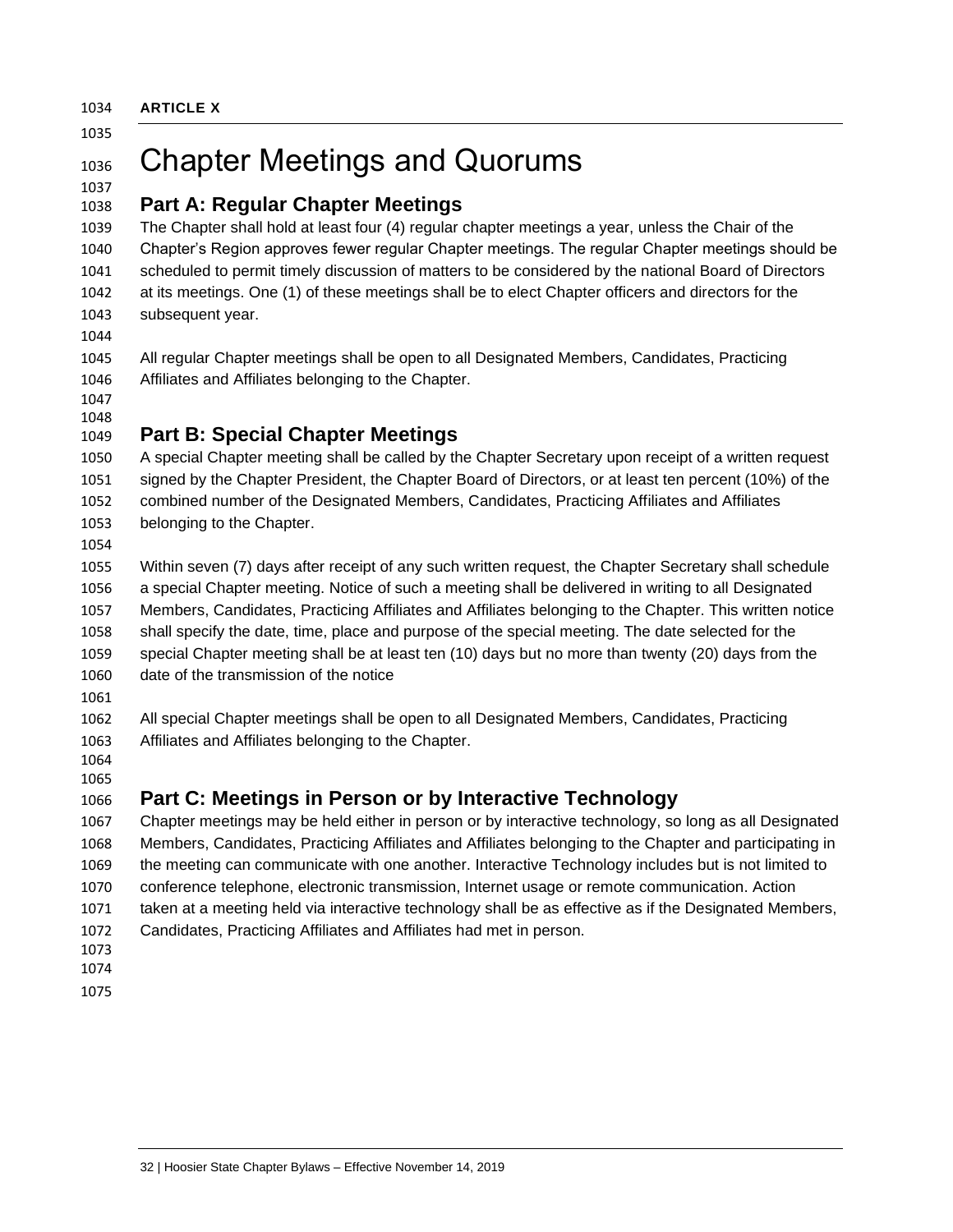## <span id="page-32-0"></span>**Part D: Joint Meetings**

 Notice of joint meetings of Chapters with other organizations shall be given to national headquarters no fewer than thirty (30) days prior to the date of the meeting to avoid conflicts with the national meeting schedule. Joint meetings shall be publicly announced after the proper notice to the national headquarters.

#### <span id="page-32-1"></span> **Part E: Robert's Rules of Order**

All meetings are to be conducted according to *Robert's Rules of Order, Newly Revised*.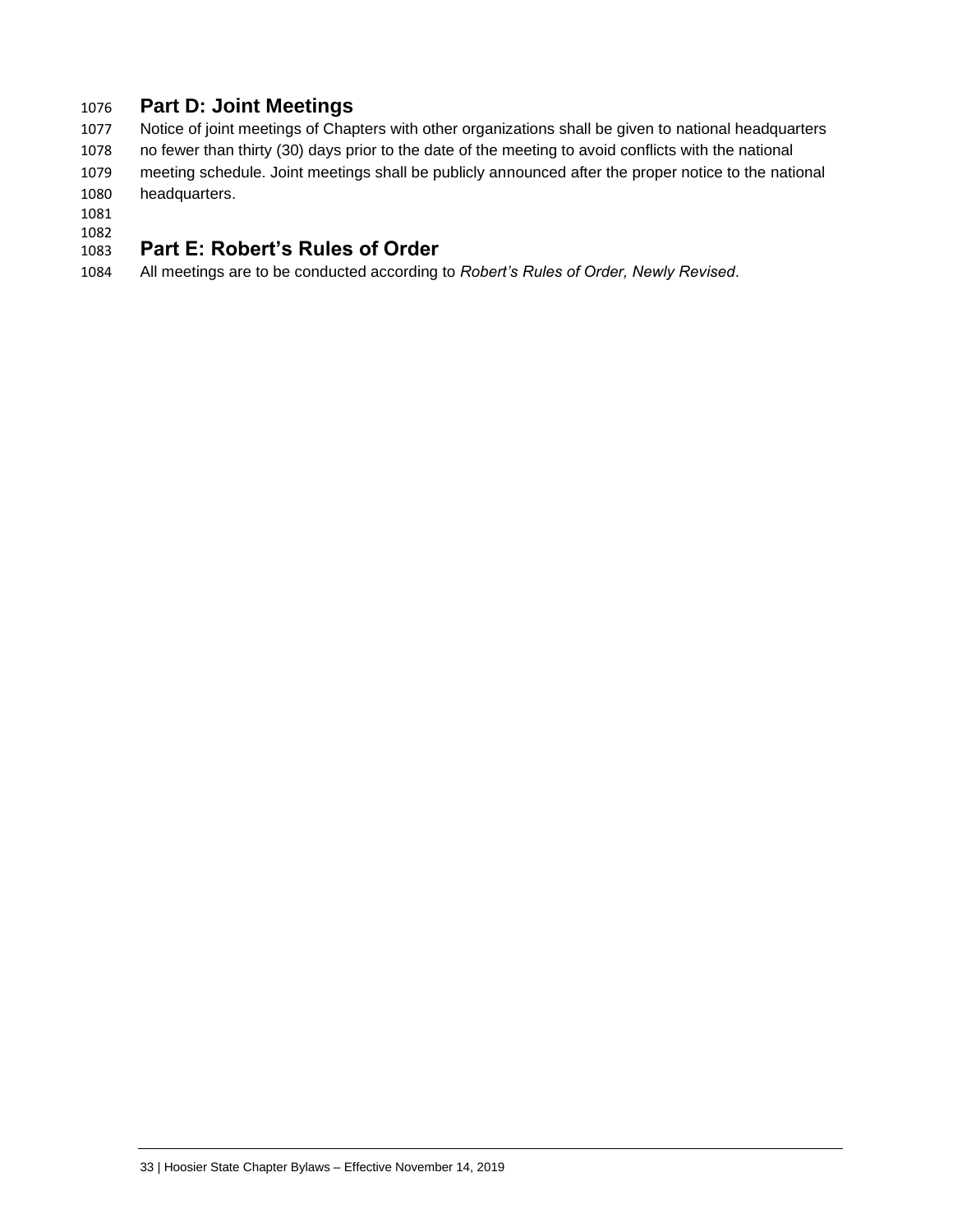## 1087 Branch Chapters

### <span id="page-33-1"></span>**Part A: Purpose**

 Where the jurisdiction of a Chapter covers a large geographical area, a Branch Chapter or Branch Chapters may be formed to make it more convenient for Designated Members, Candidates, Practicing Affiliates and Affiliates belonging to the Chapter to attend the meetings and functions of the Chapter.

#### <span id="page-33-2"></span> **Part B: Formation**

 The proposal for the formation of a Branch Chapter including boundaries and approximate number of Designated Members, Candidates, Practicing Affiliates and Affiliates belonging to the Chapter shall be considered by the Chapter Board of Directors and by the Regional Committee, both of which shall make recommendations. The Regional Chair shall report the Chapter's and region's recommendations to the national Board of Directors whose decision concerning approval or disapproval of the Branch Chapter(s) formation shall be final.

 

## <span id="page-33-3"></span>**Part C: Procedures and Directives**

 The Procedures and Directives of the Branch Chapter (and any proposed changes to the Procedures and Directives) shall be approved by a majority vote of the Chapter Board of Directors present and voting at a quorum meeting and must be consistent with the Chapter Bylaws.

 

## <span id="page-33-4"></span>**Part D: Branch Chapter**

 Designated Members, Candidates, Practicing Affiliates and Affiliates belonging to the Chapter who reside or work in the territory covered by the Branch Chapter shall deliver in writing to the Chapter Secretary a declaration whether they wish to be included on the list of Designated Members, Candidates, Practicing Affiliates and Affiliates belonging to the Branch Chapter.

## 

<span id="page-33-5"></span>**Part E: Branch Chapter Leadership**

 The leadership of the Branch Chapter shall consist of a Chair, a Vice Chair and an Advisory Board. A member of the Branch Chapter shall be eligible to serve as Chair, Vice Chair, or Advisory Board member if he or she meets the requirements set forth in [these](#page-9-0) Bylaws.

 

## <span id="page-33-6"></span>**Part F: Removal**

A Branch Chair, Vice Chair, or Advisory Board member shall be automatically removed if he or she:

- 1) ceases to meet any of the service eligibility requirements set forth in these Bylaws; or
- 2) receives a publishable disciplinary action by Appraisal Institute.

 In the event of removal under this Part, the position shall be filled in the manner that the position was filled originally under these Bylaws.

<span id="page-33-0"></span>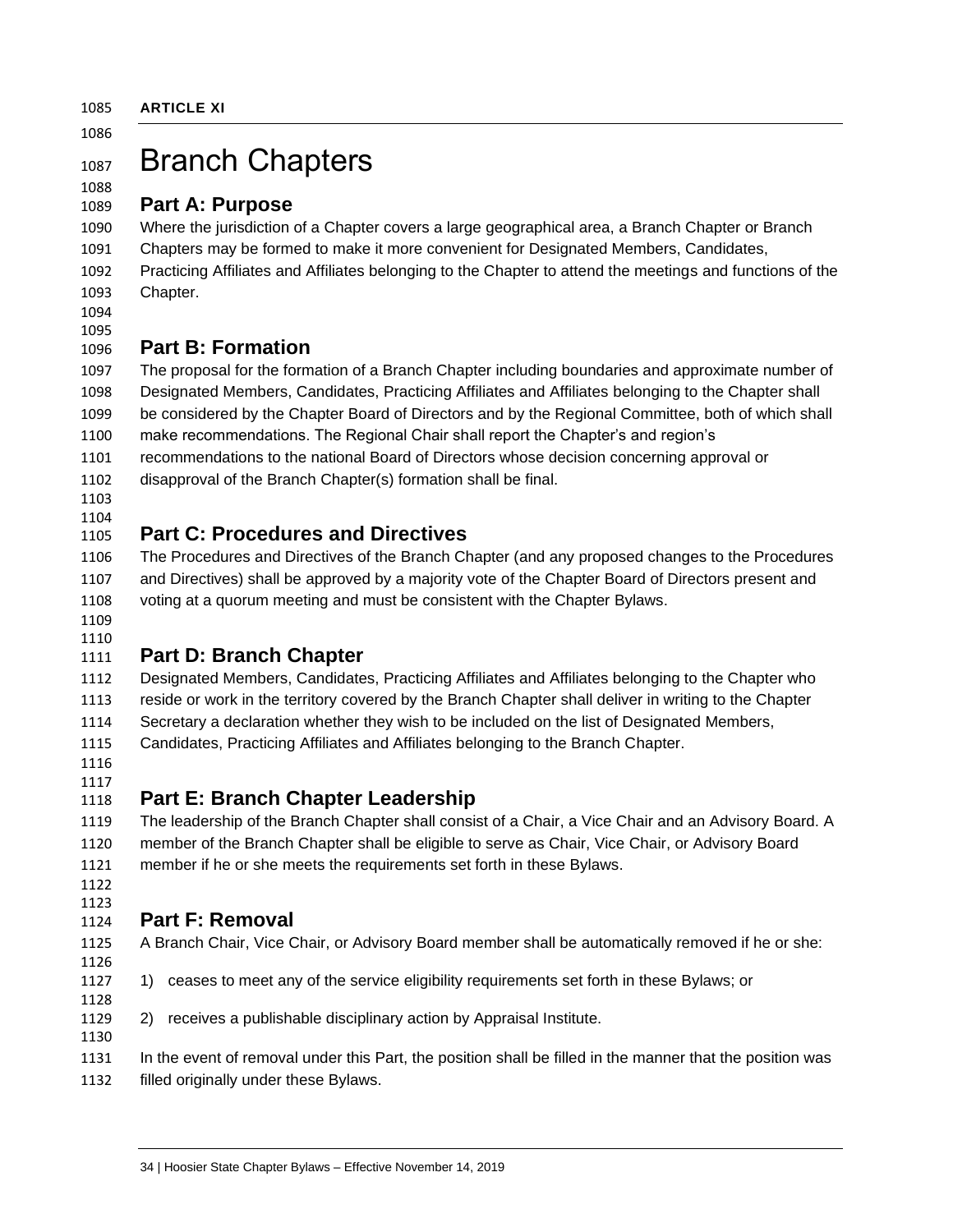## <span id="page-34-0"></span>**Part G: Branch Chapter Chair**

- The initial Branch Chapter Chair shall be appointed by the Chapter Board of Directors. The term of office for a Branch Chapter Chair shall be one (1) year.
- 
- 

## <span id="page-34-1"></span>**Part H: Branch Chapter Vice Chair**

 The Vice Chair of the Branch Chapter shall be appointed to a one (1) year term by the Chapter Board of Directors. The Branch Chapter Vice Chair shall automatically succeed to the office of Chair of the Branch Chapter unless good cause is shown and a motion to the contrary is passed by two-thirds

(2/3) of the Directors voting on the issue at a quorum meeting of the Chapter Board of Directors.

 

## <span id="page-34-2"></span>**Part I: Branch Chapter Advisory Board**

 The Branch Chapter shall maintain an Advisory Board consisting of a minimum of three (3) individuals elected by the Designated Members, Candidates, Practicing Affiliates and Affiliates belonging to the Branch Chapter. Branch Chapter Advisory Board members shall be elected to serve staggered three (3) year terms.

 Any Branch Chapter Advisory Board member may be selected by the Branch Chapter Chair to perform the duties of Secretary/Treasurer.

 

## <span id="page-34-3"></span>**Part J: Branch Chapter Meetings**

 The Branch Chapter shall hold a minimum of two (2) meetings a year. These meetings should be held shortly before two of the national Board of Directors meeting each year. Other Branch Chapter meetings shall be at the discretion of the Branch Chapter Chair and the Branch Chapter Advisory Board. The location of each Branch Chapter meeting shall be determined by the Branch Chapter Chair and Vice Chair.

 Joint meetings of the Branch Chapter and Chapter shall be held at least once a year. The Chair and Vice Chair of the Branch Chapter shall each attend at least one Chapter meeting per year.

 

## <span id="page-34-4"></span>**Part K: Branch Chapter Funding**

 Chapter dues or service fees shall be paid only to the Chapter. The Chapter shall allocate \$200 for the Branch Chapter as its initial budget. The Chapter shall control the funding of all monies to the Branch Chapter. The Branch Chapter shall operate within its own budget as approved by the Chapter Board of Directors. The annual funding for each Branch Chapter shall be a minimum of \$200.00 or a maximum of \$2.50 per Branch Chapter Member. These amounts are subject to annual review by the Board of Directors to allow for appropriate changes as necessary.

- 
- 

## <span id="page-34-5"></span>**Part L: Branch Chapter Reports**

 All Branch Chapter reports, programs, minutes or newsletters shall be transmitted to the Chapter President.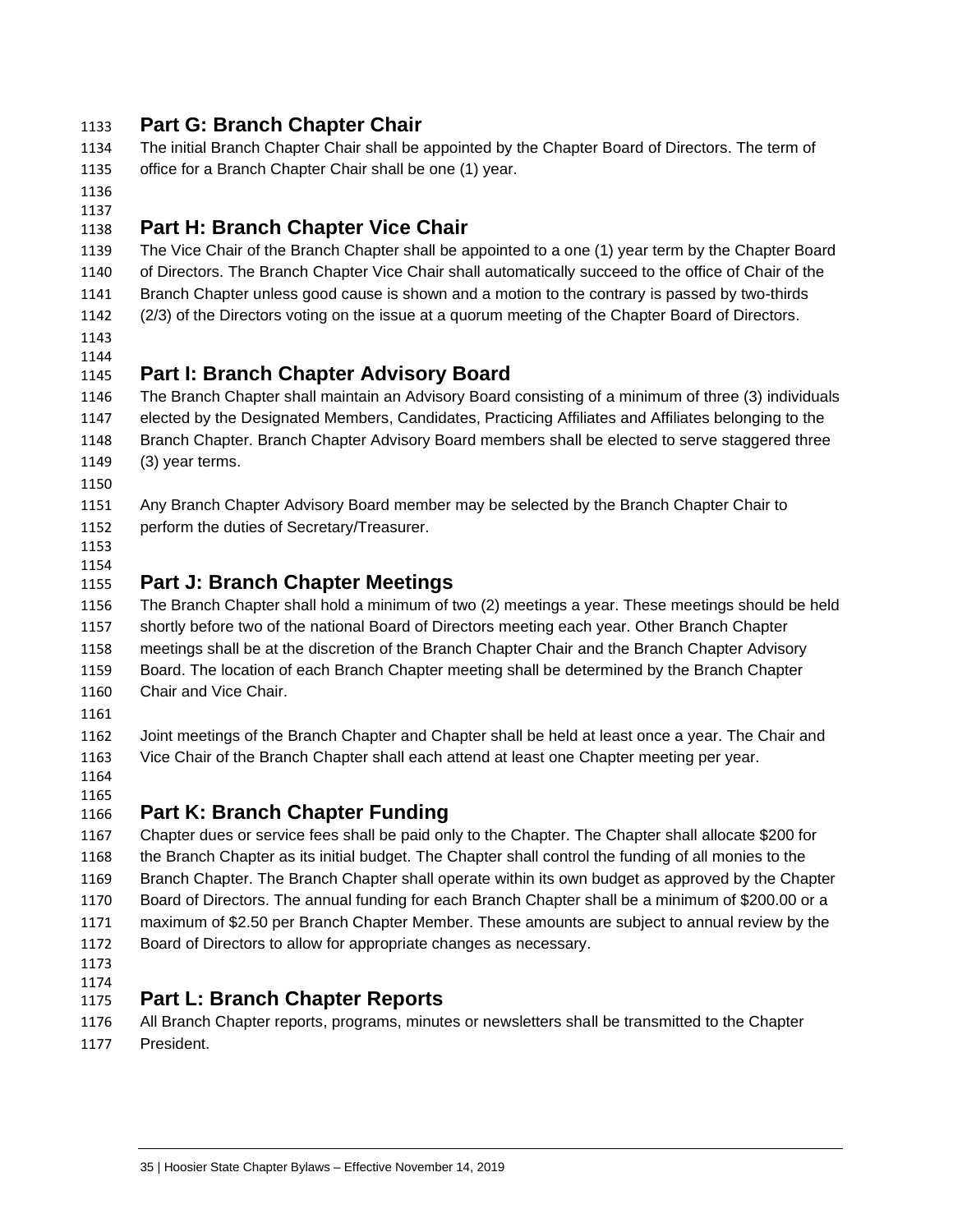<span id="page-35-0"></span>**ARTICLE XII**

## 

## 1180 Chapter Publications

## **Part A: Chapter Directory**

 If the Chapter publishes a directory for Designated Members, Candidates, Practicing Affiliates and Affiliates belonging to the Chapter, and for local users of services, the directory may include list(s) of individuals in one or more of the following categories: Designated Members, Candidates, Practicing Affiliates and Affiliates in the Chapter. Any list(s) that includes individuals in more than one of these categories shall identify in which category each individual falls. A copy of any Chapter directory must be forwarded to the Chief Executive Officer of the Appraisal Institute.

#### 

## <span id="page-35-1"></span>**Part B: Chapter Newsletter**

 If the Chapter publishes a newsletter for Designated Members, Candidates, Practicing Affiliates and Affiliates in the Chapter, and other interested parties, a copy of such Chapter newsletter must be delivered in writing to the Chief Executive Officer of the Appraisal Institute.

 

## <span id="page-35-2"></span>**Part C: Chapter Website**

 Each Chapter shall establish and maintain a website to provide information for use by Designated Members, Candidates, Practicing Affiliates and Affiliates in the Chapter, and other interested parties.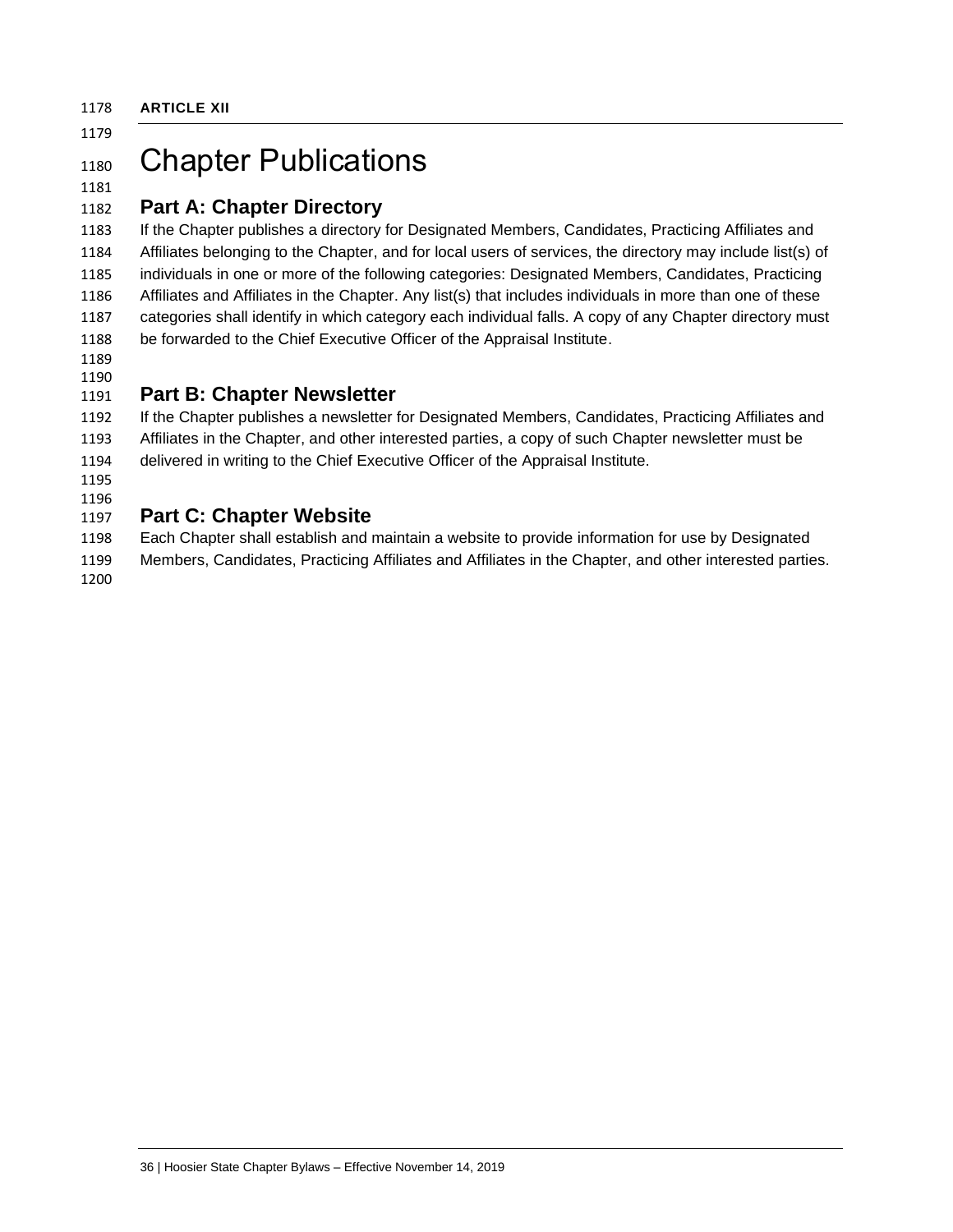<span id="page-36-0"></span>**ARTICLE XIII**

## 1203 Restrictions Upon the Powers of Chapters

#### <span id="page-36-1"></span> **Part A: General Limitation**

 All actions taken by a Chapter that are not required or authorized by the national Bylaws, Regulations and policies of the Appraisal Institute shall be voidable by the national Board of Directors. A Chapter shall not act in a manner that is inconsistent with the national Bylaws, Regulations and policies of the Appraisal Institute. A Chapter shall not speak or act in a manner that jeopardizes the not-for-profit status of the Appraisal Institute and its Chapters.

 

## <span id="page-36-2"></span>**Part B: Adoption and Amendment of Chapter Bylaws**

 At the first Chapter meeting after being chartered, each Chapter shall adopt its own Chapter Bylaws. Such Chapter Bylaws shall be consistent with the Articles of Incorporation, the national Bylaws, the Regulations and policies of the Appraisal Institute. Within thirty (30) days of their adoption, the Chapter Secretary shall deliver in writing to the Chief Executive Officer of the Appraisal Institute such Chapter Bylaws.

 Each Chapter may, by a majority vote of those Designated Members, Candidates, Practicing Affiliates and Affiliates present and voting at a regular or special Chapter meeting called for this purpose, amend its Bylaws. However, notice of the proposed changes shall be delivered in writing to the Designated Members, Candidates, Practicing Affiliates and Affiliates of the Chapter no fewer than fourteen (14) days prior to the meeting, and the amended Bylaws shall be consistent with the Articles of Incorporation, national Bylaws, Regulations and policies of the Appraisal Institute. Within thirty (30) days after their amendment, the Chapter Secretary shall deliver in writing to the Chief Executive Officer of the Appraisal Institute the amended Chapter Bylaws.

 Amendments to Chapter Bylaws to ensure consistency with the Articles of Incorporation, national Bylaws, Regulations and policies of the Appraisal Institute shall not require approval of the Designated Members, Candidates, Practicing Affiliates and Affiliates belonging to the Chapter.

 Each Chapter Bylaws, and any amendments thereto, shall be reviewed for consistency as described above. Any Chapter Bylaws that is inconsistent with the Articles of Incorporation, the national Bylaws any Regulation or any policy of the Appraisal Institute shall be void and of no force or effect. If the Appraisal Institute determines that the Chapter Bylaws are inconsistent, the Appraisal Institute shall deliver in writing notice to the Chapter that it has ninety (90) days to correct the inconsistency. If the Chapter refuses or fails to comply, the appropriate Regional Chair shall be notified and the Chapter's regional representation shall be suspended. Continued failure to comply by the Chapter shall be cause for the national Board of Directors to suspend or revoke the Chapter's charter.

- 
- 

## <span id="page-36-3"></span>**Part C: Restriction Upon Committing the Appraisal Institute**

 A Chapter shall not commit the Appraisal Institute to any financial obligation, or to any other obligation whatsoever, unless such commitment is authorized in advance in writing by the national Board of Directors.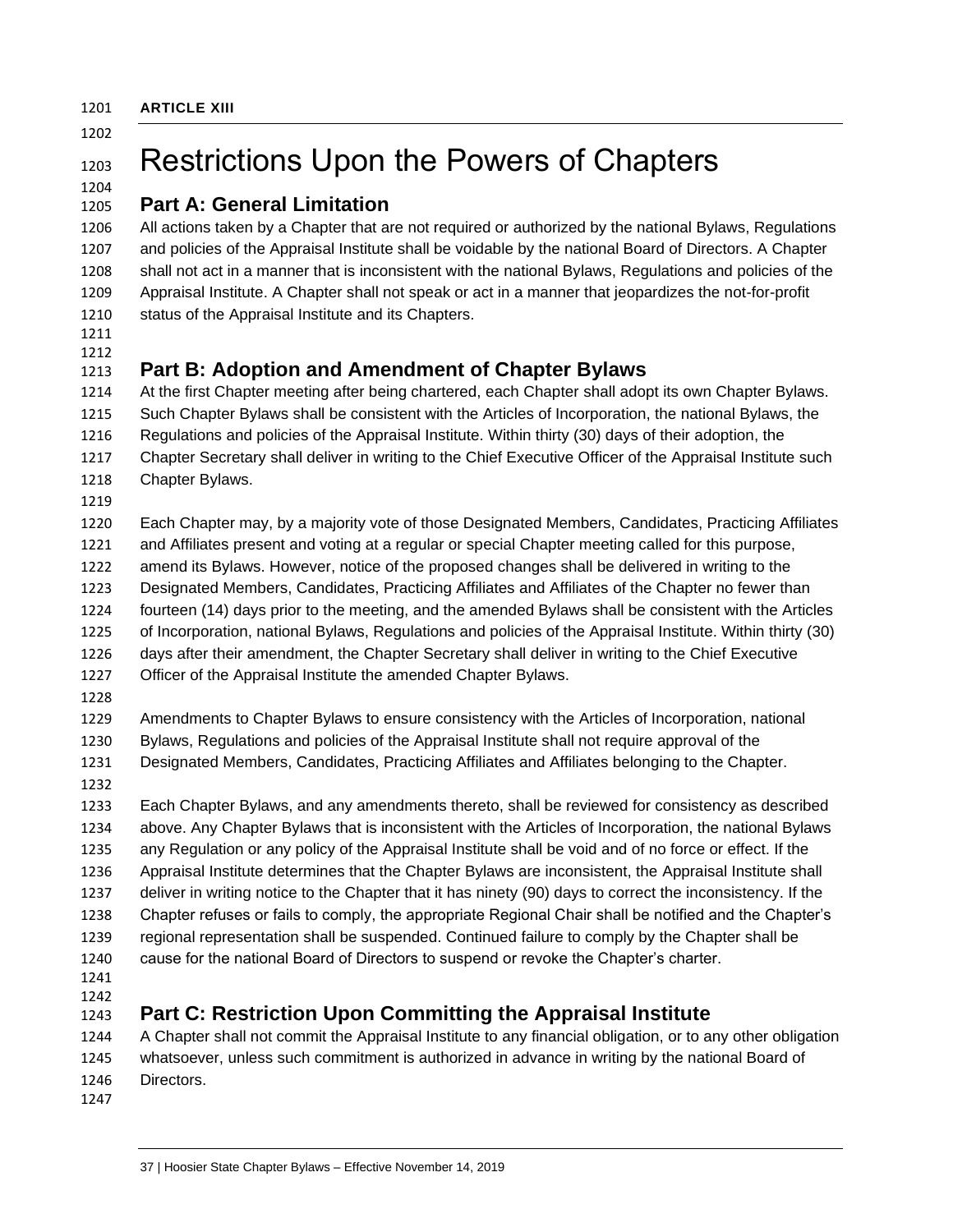## <span id="page-37-0"></span>**Part D: Acting in the Name of the Appraisal Institute**

 A Chapter shall not speak for or act in the name of the Appraisal Institute without the prior written approval of the national Board of Directors.

### 

## <span id="page-37-1"></span>**Part E: Acting in the Name of the Chapter**

 When Chapter officers act or speak for the Chapter, the full name of the Chapter shall be used to avoid interpretation of such actions or statements as official actions or statements of the Appraisal Institute.

 

## <span id="page-37-2"></span>**Part F: Restriction Upon Incorporation**

 No Chapter existing on January 1, 1991, which has not been previously incorporated, nor any 1260 Chapter chartered subsequent to that date, shall cause or permit itself to be incorporated under any<br>1261 State or federal law. A Chapter existing on January 1, 1991, which has been previously incorporated state or federal law. A Chapter existing on January 1, 1991, which has been previously incorporated, shall be allowed to remain incorporated provided it meets the requirements set forth below.

1263<br>1264

An incorporated Chapter's Articles of Incorporation shall be approved by the national Board of Directors of the Appraisal Institute. If deemed necessary by the national Board of Directors, the 1266 incorporated Chapter's Articles of Incorporation shall be amended prior to approval. An incorporated 1267<br>1267 Chapter must file all state tax returns and corporate documents as required by applicable law and Chapter must file all state tax returns and corporate documents as required by applicable law and must forward copies of all such filings within thirty (30) days to the Chief Executive Officer of the Appraisal Institute. An incorporated Chapter shall enter into a license agreement with the Appraisal Institute for the use of the Appraisal Institute's tradename, trademark, service marks and collective marks.

1272<br>1273

Failure to provide copies of its Articles of Incorporation to the national Board of Directors for review, failure to file the necessary corporate and state tax documents or failure to otherwise conform to the national Bylaws, Regulations and policies of the Appraisal Institute shall be cause for the national Board of Directors to require the incorporated Chapter to dissolve its corporate status.

 

## <span id="page-37-3"></span>**Part G: Use of Chapter Funds**

 All funds held by a Chapter shall be used to carry out the purposes of the Chapter. No funds held by 1281 a Chapter shall be diverted from such purposes for the personal benefit of any individual. Chapters 1282 are encouraged to maintain sufficient funds in reserve to cover six months, but no more than one are encouraged to maintain sufficient funds in reserve to cover six months, but no more than one year, of Chapter operating expenses.

 

## <span id="page-37-4"></span>**Part H: Chapter Education Trust Funds**

1287 To establish a Chapter Education Trust Fund, the Chapter must first receive the written approval of 1288 the national Board of Directors after consideration by the national Enance Committee. the national Board of Directors after consideration by the national Finance Committee.

 In reviewing the request of a Chapter for permission to establish an education trust fund, the national 1291 Board of Directors and the national Finance Committee shall consider: (1) the adequacy of the 1292 Chapter's operating funds: (2) the proposed rules and regulations of the Chapter for establishing Chapter's operating funds; (2) the proposed rules and regulations of the Chapter for establishing and administering the fund; (3) the impact on the Appraisal Institute Education and Relief Foundation; and (4) such other matters as may be appropriate.

 This provision does not prohibit a Chapter from designating a portion of the funds held by a Chapter for educational purposes.